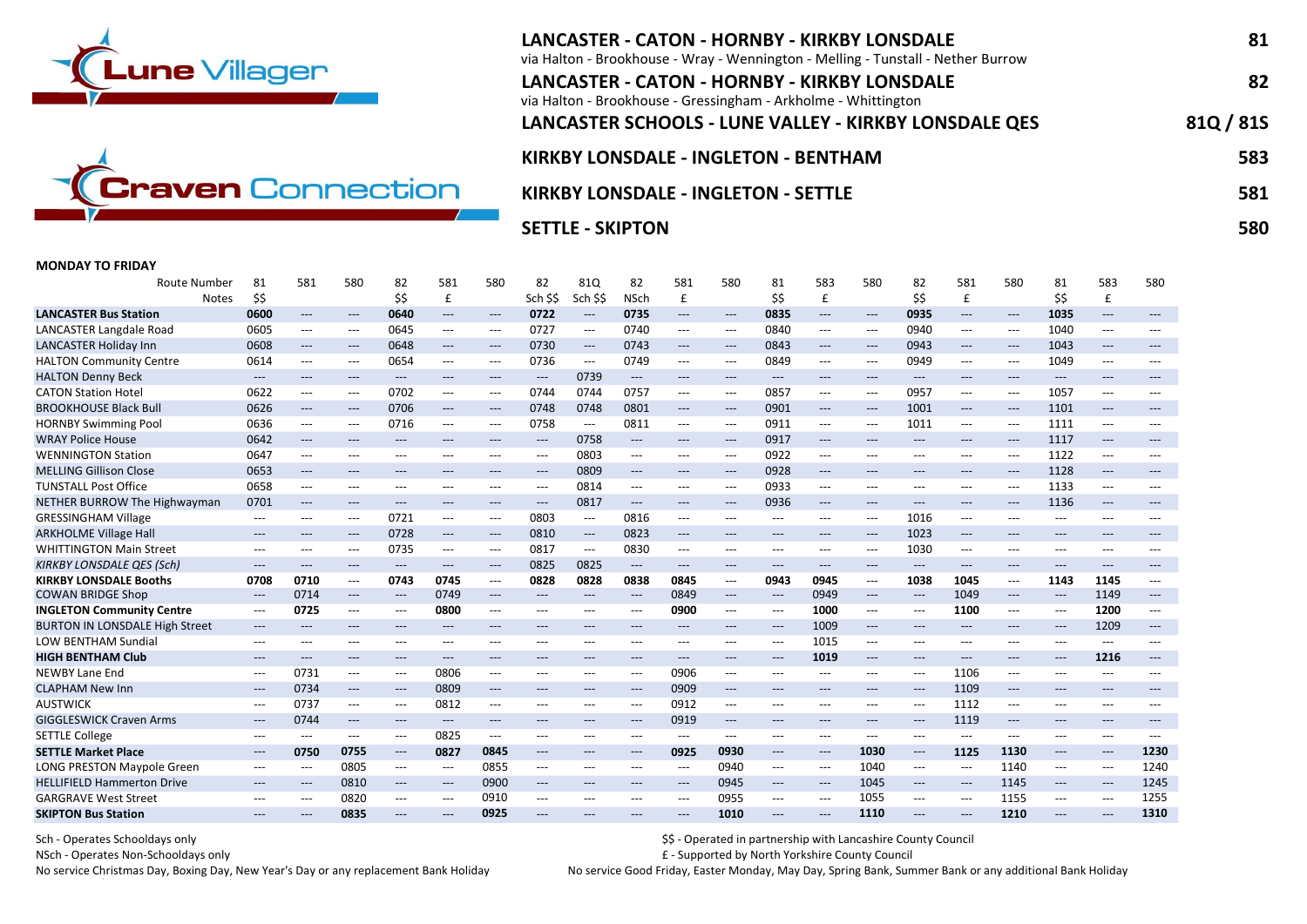



# LANCASTER - CATON - HORNBY - KIRKBY LONSDALE 81 via Halton - Brookhouse - Wray - Wennington - Melling - Tunstall - Nether Burrow LANCASTER - CATON - HORNBY - KIRKBY LONSDALE 82 via Halton - Brookhouse - Gressingham - Arkholme - Whittington LANCASTER SCHOOLS - LUNE VALLEY - KIRKBY LONSDALE QES 81Q / 81S KIRKBY LONSDALE - INGLETON - BENTHAM 583 KIRKBY LONSDALE - INGLETON - SETTLE **1998 - SETTLE SELL SETTLE** SS1

## SETTLE - SKIPTON 580 POSTED FOR THE SETTLE - SKIPTON 580 POSTED FOR THE SETTLE - SKIPTON 580 POSTED FOR THE SE

#### MONDAY TO FRIDAY

| Route Number                            | 82                                       | 581                 | 580                      | 81                  | 583                 | 580                                      | 82                                       | 581                                      | 580                                      | 81                  | 81                  | 81S                 | 80                                       | 82                       | 82                                       | 581                       | 580                                      | 81    | 82                                       | 81                       | 82                       |
|-----------------------------------------|------------------------------------------|---------------------|--------------------------|---------------------|---------------------|------------------------------------------|------------------------------------------|------------------------------------------|------------------------------------------|---------------------|---------------------|---------------------|------------------------------------------|--------------------------|------------------------------------------|---------------------------|------------------------------------------|-------|------------------------------------------|--------------------------|--------------------------|
| <b>Notes</b>                            | \$\$                                     | £                   |                          | \$\$                | £                   |                                          | \$\$                                     | £                                        |                                          | Sch \$\$            | NSch \$\$           | Sch \$\$            |                                          | Sch SS                   | NSch \$                                  | £                         |                                          | \$\$  | ŚŚ.                                      | \$\$                     | *DR* \$\$                |
| <b>LANCASTER Ripley St Thomas (Sch)</b> | $---$                                    | $---$               | ---                      | ---                 | ---                 | $\qquad \qquad \cdots$                   | $---$                                    | $\qquad \qquad \cdots$                   | $---$                                    | $---$               | $\qquad \qquad - -$ | 1530                | $\hspace{0.05cm} \ldots$                 | 1530                     | $\qquad \qquad - -$                      | $---$                     | $---$                                    | $---$ | $---$                                    | $\hspace{0.05cm} \ldots$ | $---$                    |
| LANCASTER East Rd for LRGS (Sch)        | $---$                                    | $---$               | $---$                    | ---                 | $---$               | $---$                                    | $---$                                    | $---$                                    | $---$                                    | $---$               | $---$               | 1540                | ---                                      | 1540                     | $\hspace{0.05cm} \ldots \hspace{0.05cm}$ | $---$                     | $\qquad \qquad - -$                      | $---$ | $---$                                    | $---$                    | $---$                    |
| <b>LANCASTER Bus Station</b>            | 1135                                     | $\qquad \qquad - -$ | ---                      | 1235                | $\qquad \qquad - -$ | $---$                                    | 1335                                     | $\qquad \qquad \cdots$                   | $\hspace{0.05cm} \ldots$                 | 1400                | 1420                | 1550                | $\hspace{0.05cm} \ldots \hspace{0.05cm}$ | 1550                     | 1550                                     | $---$                     | $---$                                    | 1645  | 1735                                     | 1820                     | 1850                     |
| <b>LANCASTER Langdale Road</b>          | 1140                                     | ---                 | ---                      | 1240                | ---                 | $---$                                    | 1340                                     | $---$                                    | $\hspace{0.05cm} \ldots$                 | 1405                | 1425                | 1555                | ---                                      | 1555                     | 1555                                     | $---$                     | $---$                                    | 1650  | 1740                                     | 1825                     | 1855                     |
| <b>LANCASTER Holiday Inn</b>            | 1143                                     | $\qquad \qquad - -$ | $\hspace{0.05cm} \ldots$ | 1243                | $\qquad \qquad - -$ | $\hspace{0.05cm} \ldots \hspace{0.05cm}$ | 1343                                     | $\hspace{0.05cm} \ldots$                 | $\hspace{0.05cm} \ldots$                 | 1408                | 1428                | 1558                | $\hspace{0.05cm} \ldots$                 | 1558                     | 1558                                     | $\hspace{0.05cm} \ldots$  | $---$                                    | 1653  | 1743                                     | 1828                     | 1858                     |
| <b>HALTON Community Centre</b>          | 1149                                     | ---                 | ---                      | 1249                | $\qquad \qquad - -$ | $\hspace{0.05cm} \ldots \hspace{0.05cm}$ | 1349                                     | $\hspace{0.05cm} \ldots$                 | $\hspace{0.05cm} \ldots$                 | 1414                | 1434                | ---                 | $---$                                    | 1604                     | 1604                                     | $\qquad \qquad -\qquad -$ | $\qquad \qquad -\qquad -$                | 1659  | 1749                                     | 1834                     | 1904                     |
| <b>HALTON Denny Beck</b>                | ---                                      | $\qquad \qquad - -$ | $---$                    | $---$               | ---                 | $\qquad \qquad \cdots$                   | $\qquad \qquad - -$                      | $---$                                    | $---$                                    | $\qquad \qquad - -$ | ---                 | 1600                | $\qquad \qquad - -$                      | $\hspace{0.05cm} \ldots$ | $\hspace{0.05cm} \ldots \hspace{0.05cm}$ | $\qquad \qquad - -$       | $---$                                    | $---$ | $\hspace{0.05cm} \ldots \hspace{0.05cm}$ | $\hspace{0.05cm} \ldots$ | $---$                    |
| <b>CATON Station Hotel</b>              | 1157                                     | ---                 | ---                      | 1257                | $\qquad \qquad - -$ | $\hspace{0.05cm} \ldots$                 | 1357                                     | $\hspace{0.05cm} \ldots$                 | $---$                                    | 1422                | 1442                | 1604                | $---$                                    | 1612                     | 1612                                     | $---$                     | $---$                                    | 1707  | 1757                                     | 1842                     | 1912                     |
| <b>BROOKHOUSE Black Bull</b>            | 1201                                     | $\qquad \qquad - -$ | $---$                    | 1301                | $\qquad \qquad - -$ | $---$                                    | 1401                                     | $---$                                    | $\hspace{0.05cm} \ldots$                 | 1426                | 1446                | 1608                | $\hspace{0.05cm} \ldots \hspace{0.05cm}$ | 1616                     | 1616                                     | $\hspace{0.05cm} \ldots$  | $---$                                    | 1711  | 1801                                     | 1846                     | 1916                     |
| <b>HORNBY Swimming Pool</b>             | 1211                                     | $---$               | ---                      | 1311                | ---                 | $---$                                    | 1411                                     | $---$                                    | $---$                                    | 1436                | 1456                | 1618                | $---$                                    | 1626                     | 1626                                     | $\qquad \qquad -\qquad -$ | $---$                                    | 1721  | 1811                                     | 1856                     | 1926                     |
| <b>WRAY Police House</b>                | $\hspace{0.05cm} \ldots$                 | $---$               | $\qquad \qquad - -$      | 1317                | $\qquad \qquad - -$ | $---$                                    | $---$                                    | $---$                                    | $\hspace{0.05cm} \ldots$                 | 1442                | 1502                | 1624                | $\qquad \qquad - -$                      | $---$                    | $---$                                    | $---$                     | $---$                                    | 1727  | $\hspace{0.05cm} \ldots \hspace{0.05cm}$ | 1902                     | $\hspace{0.05cm} \ldots$ |
| <b>WENNINGTON Station</b>               | ---                                      | $---$               | $\hspace{0.05cm} \ldots$ | 1322                | $---$               | $---$                                    | $---$                                    | $---$                                    | $---$                                    | 1447                | 1507                | 1629                | $---$                                    | $---$                    | $---$                                    | $---$                     | $---$                                    | 1732  | $---$                                    | 1907                     | $---$                    |
| <b>MELLING Gillison Close</b>           | $---$                                    | $---$               | $\qquad \qquad - -$      | 1328                | $---$               | $---$                                    | $---$                                    | $---$                                    | $\hspace{0.05cm} \ldots$                 | 1453                | 1513                | 1635                | $\qquad \qquad - -$                      | $---$                    | $---$                                    | $---$                     | $---$                                    | 1738  | $\hspace{0.05cm} \ldots$                 | 1913                     | $---$                    |
| <b>TUNSTALL Post Office</b>             | $---$                                    | $---$               | ---                      | 1333                | ---                 | $---$                                    | $\hspace{0.05cm} \ldots \hspace{0.05cm}$ | $---$                                    | $---$                                    | 1458                | 1518                | 1640                | $\qquad \qquad - -$                      | $---$                    | $---$                                    | $---$                     | $---$                                    | 1743  | $\hspace{0.05cm} \ldots \hspace{0.05cm}$ | 1918                     | $---$                    |
| NETHER BURROW The Highwayman            | ---                                      | $\qquad \qquad - -$ | $---$                    | 1336                | $\qquad \qquad - -$ | $---$                                    | $\qquad \qquad - -$                      | $---$                                    | $\hspace{0.05cm} \ldots$                 | 1501                | 1521                | 1643                | ---                                      | $\qquad \qquad - -$      | $---$                                    | $\qquad \qquad - -$       | $---$                                    | 1746  | $\hspace{0.05cm} \dashrightarrow$        | 1921                     | $\hspace{0.05cm} \ldots$ |
| <b>GRESSINGHAM Village</b>              | 1216                                     | ---                 | ---                      | $---$               | ---                 | $\hspace{0.05cm} \ldots \hspace{0.05cm}$ | 1416                                     | $---$                                    | $---$                                    | $---$               | $---$               | ---                 | $---$                                    | 1631                     | 1631                                     | $---$                     | $---$                                    | ---   | 1816                                     | $\hspace{0.05cm} \ldots$ | $*$ DR $*$               |
| <b>ARKHOLME Village Hall</b>            | 1223                                     | $---$               | $---$                    | $---$               | ---                 | $\hspace{0.05cm} \ldots$                 | 1423                                     | $---$                                    | $---$                                    | $\qquad \qquad - -$ | $---$               | ---                 | $---$                                    | 1638                     | 1638                                     | $---$                     | $---$                                    | $---$ | 1823                                     | $\qquad \qquad - -$      | $*$ DR $*$               |
| <b>WHITTINGTON Main Street</b>          | 1230                                     | $---$               | ---                      | ---                 | ---                 | $\hspace{0.05cm} \ldots \hspace{0.05cm}$ | 1430                                     | $\hspace{0.05cm} \ldots \hspace{0.05cm}$ | $\qquad \qquad -$                        | ---                 | $---$               | ---                 | $---$                                    | 1645                     | 1645                                     | $---$                     | $---$                                    | ---   | 1830                                     | $\overline{\phantom{a}}$ | $*$ DR $*$               |
| <b>KIRKBY LONSDALE Booths</b>           | 1238                                     | 1245                | $\qquad \qquad - -$      | 1343                | 1345                | $---$                                    | 1438                                     | 1445                                     | $\qquad \qquad - -$                      | 1508                | 1528                | 1650                | 1650                                     | 1653                     | 1653                                     | 1700                      | $\hspace{0.05cm} \ldots \hspace{0.05cm}$ | 1753  | 1838                                     | 1928                     | $*$ DR $*$               |
| <b>COWAN BRIDGE Shop</b>                | $---$                                    | 1249                | ---                      | ---                 | 1349                | $---$                                    | $---$                                    | 1449                                     | $---$                                    | $---$               | $---$               | $---$               | 1654                                     | $---$                    | $---$                                    | 1704                      | $---$                                    | $---$ | 1844                                     | ---                      | $---$                    |
| <b>INGLETON Community Centre</b>        | $---$                                    | 1300                | $\hspace{0.05cm} \ldots$ | $---$               | 1400                | $---$                                    | $---$                                    | 1500                                     | $---$                                    | $---$               | $---$               | $\qquad \qquad - -$ | 1705                                     | $\hspace{0.05cm} \ldots$ | $---$                                    | 1715                      | $---$                                    | $---$ | 1855                                     | $\qquad \qquad - -$      | $---$                    |
| <b>BURTON IN LONSDALE High Street</b>   | $\hspace{0.05cm} \ldots$                 | $---$               | ---                      | ---                 | 1409                | $\hspace{0.05cm} \ldots$                 | $\hspace{0.05cm} \ldots$                 | $\hspace{0.05cm} \ldots$                 | $\qquad \qquad -\qquad -$                | $---$               | $---$               | $---$               | 1714                                     | $---$                    | $\qquad \qquad -\qquad -$                | $\qquad \qquad -\qquad -$ | $\qquad \qquad -\qquad -$                | $---$ | $---$                                    | ---                      | $---$                    |
| <b>LOW BENTHAM Sundial</b>              | $\hspace{0.05cm} \ldots \hspace{0.05cm}$ | $---$               | ---                      | $\qquad \qquad - -$ | 1415                | $---$                                    | $---$                                    | $---$                                    | $---$                                    | $---$               | $---$               | $---$               | $---$                                    | $---$                    | $---$                                    | $---$                     | $---$                                    | $---$ | $---$                                    | $---$                    | $---$                    |
| <b>HIGH BENTHAM Club</b>                | $\qquad \qquad -\qquad -$                | $---$               | ---                      | ---                 | 1419                | ---                                      | $\qquad \qquad - -$                      | $\hspace{0.05cm} \ldots$                 | $---$                                    | $---$               | $---$               | $---$               | 1721                                     | $---$                    | $\qquad \qquad -\qquad -$                | ---                       | $---$                                    | $---$ | $---$                                    | ---                      |                          |
| <b>NEWBY Lane End</b>                   | $\hspace{0.05cm} \dashrightarrow$        | 1306                | $\hspace{0.05cm} \ldots$ | $\qquad \qquad - -$ | $\qquad \qquad - -$ | $\hspace{0.05cm} \ldots$                 | $\qquad \qquad - -$                      | 1506                                     | $\hspace{0.05cm} \ldots$                 | $\qquad \qquad - -$ | $\qquad \qquad - -$ | $---$               | $\qquad \qquad - -$                      | $---$                    | $---$                                    | 1721                      | $---$                                    | $---$ | $\qquad \qquad - -$                      | $\qquad \qquad - -$      |                          |
| <b>CLAPHAM New Inn</b>                  | $---$                                    | 1309                | ---                      | ---                 | ---                 | $---$                                    | $---$                                    | 1509                                     | $---$                                    | $---$               | $---$               | $---$               | $---$                                    | $---$                    | $---$                                    | 1724                      | $\qquad \qquad - -$                      | $---$ | $---$                                    | $---$                    |                          |
| <b>AUSTWICK</b>                         | $\qquad \qquad - -$                      | 1312                | $---$                    | $---$               | $---$               | $---$                                    | $---$                                    | 1512                                     | $---$                                    | $---$               | $---$               | ---                 | ---                                      | ---                      | $---$                                    | 1727                      | $---$                                    | $---$ | $---$                                    | $---$                    | ---                      |
| <b>GIGGLESWICK Craven Arms</b>          | $---$                                    | 1319                | ---                      | ---                 | $\qquad \qquad - -$ | $---$                                    | $\hspace{0.05cm} \ldots$                 | 1519                                     | $\hspace{0.05cm} \ldots \hspace{0.05cm}$ | $---$               | $---$               | $---$               | $---$                                    | $---$                    | $---$                                    | 1734                      | $---$                                    | $---$ | $---$                                    | ---                      |                          |
| <b>SETTLE Market Place</b>              | $---$                                    | 1325                | 1330                     | ---                 | $---$               | 1430                                     | $---$                                    | 1525                                     | 1530                                     | $---$               | $---$               | $---$               | $---$                                    | $---$                    | $---$                                    | 1740                      | 1745                                     | $---$ | $---$                                    | $---$                    | $---$                    |
| LONG PRESTON Maypole Green              | $\hspace{0.05cm} \ldots$                 | $---$               | 1340                     | ---                 | $---$               | 1440                                     | $---$                                    | $---$                                    | 1540                                     | $---$               | $---$               | $---$               | $---$                                    | $---$                    | $---$                                    | $---$                     | 1755                                     | ---   | $---$                                    | $---$                    | ---                      |
| <b>HELLIFIELD Hammerton Drive</b>       | $---$                                    | $---$               | 1345                     | $---$               | $---$               | 1445                                     | $---$                                    | $---$                                    | 1545                                     | $---$               | $---$               | $---$               | $---$                                    | $---$                    | $---$                                    | $---$                     | 1800                                     | $---$ | $---$                                    | $---$                    | $---$                    |
| <b>GARGRAVE West Street</b>             |                                          | $---$               | 1355                     | ---                 | ---                 | 1455                                     | $\hspace{0.05cm} \ldots$                 | $\hspace{0.05cm} \ldots$                 | 1555                                     |                     | $---$               | ---                 | ---                                      | ---                      | $---$                                    | $---$                     | 1810                                     | $---$ | $---$                                    | ---                      |                          |
| <b>SKIPTON Bus Station</b>              |                                          | ---                 | 1410                     |                     |                     | 1510                                     |                                          | $---$                                    | 1610                                     |                     |                     |                     |                                          |                          |                                          |                           | 1825                                     |       |                                          |                          |                          |

Sch - Operates Schooldays only **the schooldays only the set of the sets** down on demand only **S** - Operated in partnership with Lancashire County Council

NSch - Operates Non-Schooldays only **E** - Supported by North Yorkshire County Council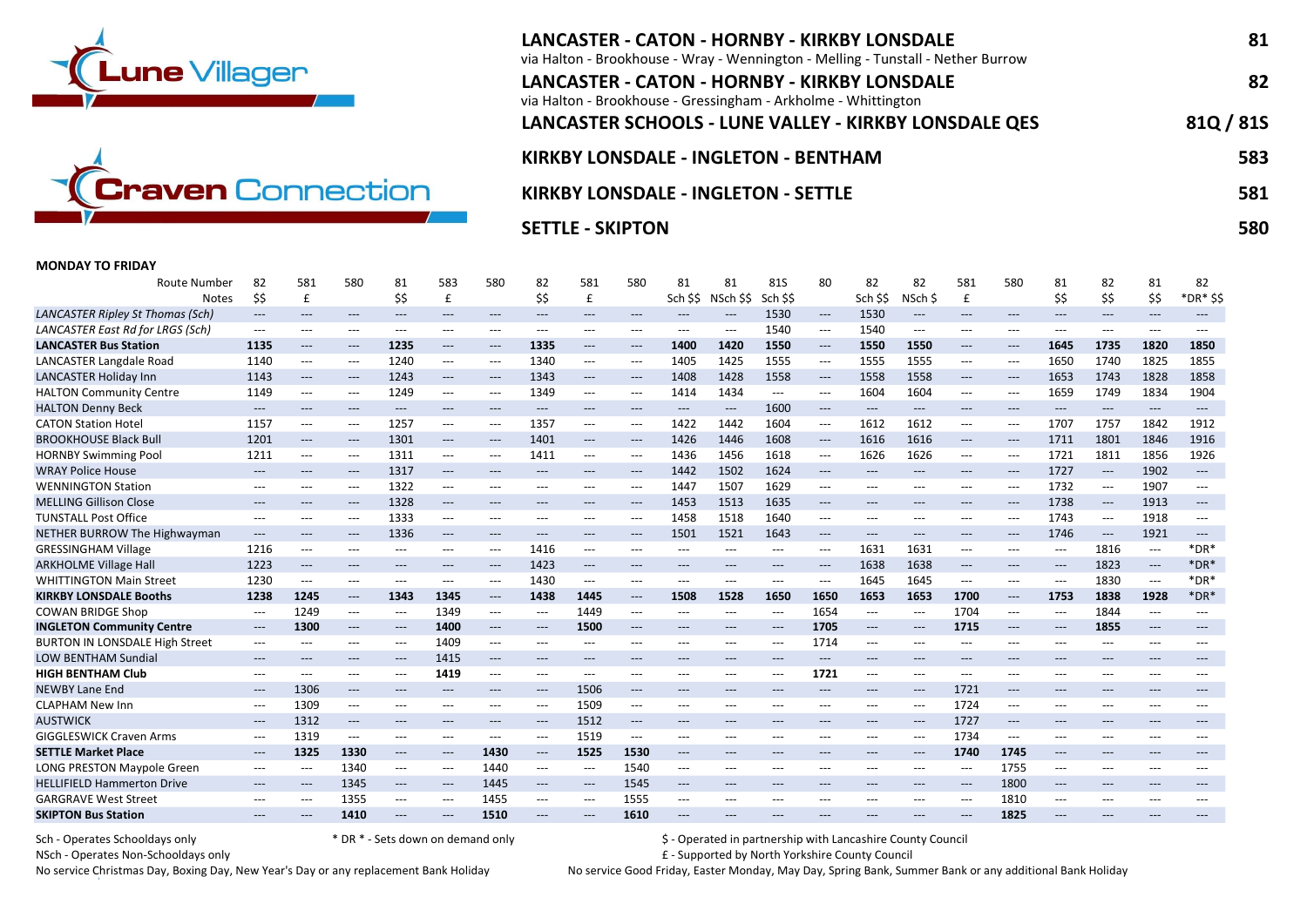



# SKIPTON - SETTLE 580 SETTLE - INGLETON - KIRKBY LONSDALE 581 BENTHAM - INGLETON - KIRKBY LONSDALE 583 KIRKBY LONSDALE - HORNBY - CATON - LANCASTER 61 via Nether Burrow - Tunstall - Melling - Wennington - Wray - Brookhouse - Halton KIRKBY LONSDALE - HORNBY - CATON - LANCASTER 82 via Whittington - Arkholme - Gressingham - Brookhouse - Halton

## KIRKBY LONSDALE QES - LUNE VALLEY - LANCASTER SCHOOLS 81Q / 81S

### MONDAY TO FRIDAY

| Route Number                          | 81                                       | 81S                      | 81                                       | 583                                      | 82                                       | 82                                       | 81                                       | 82                                       | 580                                      | 581                                      | 81                                       | 580                                      | 583                                      | 82                                       | 580                                      | 581                                      | 81                                       | 580                                      | 583                               | 82                                       |
|---------------------------------------|------------------------------------------|--------------------------|------------------------------------------|------------------------------------------|------------------------------------------|------------------------------------------|------------------------------------------|------------------------------------------|------------------------------------------|------------------------------------------|------------------------------------------|------------------------------------------|------------------------------------------|------------------------------------------|------------------------------------------|------------------------------------------|------------------------------------------|------------------------------------------|-----------------------------------|------------------------------------------|
| <b>Notes</b>                          | \$\$                                     | Sch \$\$                 | \$\$                                     | £                                        | NSch \$\$                                | Sch \$\$                                 | \$\$                                     | \$\$                                     |                                          | £                                        | \$\$                                     |                                          | £                                        | \$\$                                     |                                          | $\mathbf{f}$                             | \$\$                                     |                                          | £                                 | \$\$                                     |
| <b>SKIPTON Bus Station</b>            | $---$                                    | ---                      | $\qquad \qquad - -$                      | $---$                                    |                                          | $---$                                    | $\qquad \qquad - -$                      | $\hspace{0.05cm} \dashrightarrow$        | 0850                                     | $\hspace{0.05cm} \ldots \hspace{0.05cm}$ | $\hspace{0.05cm} \ldots$                 | 0945                                     | $\hspace{0.05cm} \ldots$                 | $\hspace{0.05cm} \ldots \hspace{0.05cm}$ | 1045                                     | $\qquad \qquad - -$                      | $\qquad \qquad - -$                      | 1145                                     | $---$                             | ---                                      |
| <b>GARGRAVE Church Street</b>         | $---$                                    | ---                      | $---$                                    | $---$                                    | ---                                      | $---$                                    | $---$                                    | $\hspace{0.05cm} \ldots \hspace{0.05cm}$ | 0905                                     | $\hspace{0.05cm} \ldots \hspace{0.05cm}$ | $\hspace{0.05cm} \ldots \hspace{0.05cm}$ | 1000                                     | $\hspace{0.05cm} \ldots \hspace{0.05cm}$ | $---$                                    | 1100                                     | $\hspace{0.05cm} \ldots \hspace{0.05cm}$ | $\hspace{0.05cm} \ldots$                 | 1200                                     | ---                               | $\qquad \qquad - -$                      |
| <b>HELLIFIELD Hammerton Drive</b>     | $---$                                    | ---                      | $---$                                    | $---$                                    | $---$                                    | $---$                                    | $---$                                    | $---$                                    | 0915                                     | $\qquad \qquad - -$                      | $---$                                    | 1010                                     | $---$                                    | $---$                                    | 1110                                     | $---$                                    | $---$                                    | 1210                                     | $---$                             | ---                                      |
| <b>LONG PRESTON Ivy Mount</b>         | $---$                                    | ---                      | $---$                                    | $---$                                    | ---                                      | ---                                      | ---                                      | ---                                      | 0920                                     | $\hspace{0.05cm} \ldots \hspace{0.05cm}$ | $---$                                    | 1015                                     | $\hspace{0.05cm} \ldots$                 | $\qquad \qquad -\qquad -$                | 1115                                     | $\hspace{0.05cm} \ldots \hspace{0.05cm}$ | $\hspace{0.05cm} \ldots \hspace{0.05cm}$ | 1215                                     | $---$                             |                                          |
| <b>SETTLE Market Place</b>            | $---$                                    | ---                      | ---                                      | $---$                                    | $---$                                    | ---                                      | $---$                                    | $\qquad \qquad - -$                      | 0929                                     | 0930                                     | $\hspace{0.05cm} \ldots$                 | 1025                                     | $\hspace{0.05cm} \ldots$                 | $\hspace{0.05cm} \ldots$                 | 1125                                     | 1130                                     | $\hspace{0.05cm} \ldots \hspace{0.05cm}$ | 1225                                     | $\qquad \qquad - -$               | $---$                                    |
| <b>SETTLE College</b>                 | $---$                                    | ---                      | $---$                                    | $---$                                    | $---$                                    | $---$                                    | $---$                                    | $---$                                    | ---                                      | $---$                                    | $---$                                    | ---                                      | $---$                                    | $---$                                    | $---$                                    | $\qquad \qquad - -$                      | $---$                                    | ---                                      | $---$                             | ---                                      |
| <b>GIGGLESWICK Craven Arms</b>        | $\hspace{0.05cm} \ldots \hspace{0.05cm}$ | ---                      | $---$                                    | $---$                                    | $---$                                    | $---$                                    | $---$                                    | $---$                                    | $\hspace{0.05cm} \ldots$                 | 0936                                     | $\hspace{0.05cm} \ldots$                 | $---$                                    | $---$                                    | $---$                                    | $\qquad \qquad - -$                      | 1136                                     | $\hspace{0.05cm} \ldots \hspace{0.05cm}$ | $---$                                    | $---$                             | $\hspace{0.05cm} \ldots \hspace{0.05cm}$ |
| <b>AUSTWICK</b>                       | $---$                                    | $---$                    | $---$                                    | $---$                                    | $---$                                    | $---$                                    | $---$                                    | $---$                                    | $\qquad \qquad - -$                      | 0944                                     | $---$                                    | $---$                                    | $\qquad \qquad - -$                      | $---$                                    | $---$                                    | 1144                                     | $---$                                    | $---$                                    | $---$                             | $---$                                    |
| <b>CLAPHAM opp. Village Shop</b>      | $---$                                    | ---                      | ---                                      | $---$                                    |                                          | $---$                                    | ---                                      | $---$                                    | $---$                                    | 0949                                     | $\hspace{0.05cm} \ldots$                 | $---$                                    | ---                                      | ---                                      | ---                                      | 1149                                     | $\hspace{0.05cm} \ldots$                 | ---                                      | $\qquad \qquad - -$               | ---                                      |
| <b>NEWBY Lane End</b>                 | $---$                                    | ---                      | $---$                                    | $---$                                    | ---                                      | $---$                                    | $---$                                    | $---$                                    | ---                                      | 0952                                     | $\hspace{0.05cm} \ldots \hspace{0.05cm}$ | $---$                                    | $---$                                    | $\qquad \qquad -\qquad -$                | ---                                      | 1152                                     | $---$                                    | ---                                      | ---                               |                                          |
| <b>HIGH BENTHAM Club</b>              | $---$                                    | ---                      | $---$                                    | 0640                                     | ---                                      | $\hspace{0.05cm} \ldots \hspace{0.05cm}$ | $---$                                    | ---                                      | ---                                      | $---$                                    | $\hspace{0.05cm} \ldots \hspace{0.05cm}$ | $\hspace{0.05cm} \ldots \hspace{0.05cm}$ | 1019                                     | $---$                                    | ---                                      | $---$                                    | $---$                                    | $---$                                    | 1216                              | $---$                                    |
| <b>LOW BENTHAM Sundial</b>            | $---$                                    | ---                      | $---$                                    | 0644                                     | $\hspace{0.05cm} \ldots$                 | ---                                      | $---$                                    | ---                                      | ---                                      | $---$                                    | $\hspace{0.05cm} \ldots$                 | ---                                      | $---$                                    | $\qquad \qquad -\qquad -$                | ---                                      | $---$                                    | $---$                                    | $\hspace{0.05cm} \ldots \hspace{0.05cm}$ | 1221                              | $\hspace{0.05cm} \ldots \hspace{0.05cm}$ |
| <b>BURTON IN LONSDALE High Street</b> | $---$                                    | ---                      | $\qquad \qquad - -$                      | 0649                                     | ---                                      | $---$                                    | $---$                                    | $---$                                    | $\hspace{0.05cm} \ldots$                 | $---$                                    | $\qquad \qquad - -$                      | $\hspace{0.05cm} \ldots$                 | 1026                                     | $\hspace{0.05cm} \ldots$                 | $\qquad \qquad - -$                      | $\hspace{0.05cm} \ldots$                 | $\qquad \qquad - -$                      | $\hspace{0.05cm} \ldots$                 | 1226                              | $---$                                    |
| <b>INGLETON Community Centre</b>      | $---$                                    | $---$                    | $---$                                    | 0658                                     | $---$                                    | $---$                                    | $---$                                    | $---$                                    | ---                                      | 0958                                     | $---$                                    | $---$                                    | 1035                                     | $\hspace{0.05cm} \ldots \hspace{0.05cm}$ | ---                                      | 1158                                     | $---$                                    | ---                                      | 1235                              | $---$                                    |
| <b>COWAN BRIDGE Shop</b>              | $---$                                    | ---                      | $---$                                    | 0708                                     | $\qquad \qquad - -$                      | $---$                                    | $---$                                    | $\hspace{0.05cm} \ldots \hspace{0.05cm}$ | $---$                                    | 1008                                     | $\qquad \qquad - -$                      | ---                                      | 1045                                     | $\hspace{0.05cm} \ldots \hspace{0.05cm}$ | ---                                      | 1208                                     | $\hspace{0.05cm} \ldots$                 | $\qquad \qquad - -$                      | 1245                              | $\qquad \qquad - - -$                    |
| <b>KIRKBY LONSDALE Booths</b>         | $\hspace{0.05cm} \ldots$                 | 0710                     | 0710                                     | 0713                                     | 0715                                     | 0715                                     | 0835                                     | 0920                                     | $\hspace{0.05cm} \ldots \hspace{0.05cm}$ | 1013                                     | 1015                                     | ---                                      | 1050                                     | 1120                                     | $\hspace{0.05cm} \ldots \hspace{0.05cm}$ | 1213                                     | 1215                                     | $\hspace{0.05cm} \ldots \hspace{0.05cm}$ | 1250                              | 1320                                     |
| <b>WHITTINGTON Main Street</b>        | $---$                                    | ---                      | $\qquad \qquad - -$                      | $\qquad \qquad - -$                      | 0723                                     | 0723                                     | $\hspace{0.05cm} \ldots$                 | 0928                                     | $---$                                    | $\hspace{0.05cm} \ldots$                 | $\qquad \qquad - -$                      | $\qquad \qquad - -$                      | $\hspace{0.05cm} \ldots$                 | 1128                                     | $---$                                    | $---$                                    | $\qquad \qquad - -$                      | $\qquad \qquad - -$                      | $\hspace{0.05cm} \dashrightarrow$ | 1328                                     |
| <b>ARKHOLME Village Hall</b>          | $\hspace{0.05cm} \ldots \hspace{0.05cm}$ | ---                      | ---                                      | $\hspace{0.05cm} \ldots \hspace{0.05cm}$ | 0730                                     | 0730                                     | $\hspace{0.05cm} \ldots \hspace{0.05cm}$ | 0935                                     | $\hspace{0.05cm} \ldots \hspace{0.05cm}$ | $---$                                    | $\hspace{0.05cm} \ldots \hspace{0.05cm}$ | $---$                                    | $\hspace{0.05cm} \ldots \hspace{0.05cm}$ | 1135                                     | $\hspace{0.05cm} \ldots \hspace{0.05cm}$ | $\hspace{0.05cm} \ldots$                 | $---$                                    | ---                                      | ---                               | 1335                                     |
| <b>GRESSINGHAM Village</b>            | $---$                                    | $---$                    | $---$                                    | $---$                                    | 0736                                     | 0736                                     | $\hspace{0.05cm} \ldots$                 | 0941                                     | ---                                      | $---$                                    | $---$                                    | $---$                                    | $---$                                    | 1141                                     | $---$                                    | $---$                                    | $---$                                    | ---                                      | $---$                             | 1341                                     |
| NETHER BURROW The Highwayman          | $---$                                    | 0719                     | 0719                                     | $\hspace{0.05cm} \ldots$                 | $---$                                    | $---$                                    | 0844                                     | $---$                                    | ---                                      | $---$                                    | 1024                                     | $---$                                    | $---$                                    | $---$                                    | ---                                      | $---$                                    | 1224                                     | ---                                      | $---$                             | $\hspace{0.05cm} \ldots$                 |
| <b>TUNSTALL Post Office</b>           | $\hspace{0.05cm} \dashrightarrow$        | 0722                     | 0722                                     | $\qquad \qquad - -$                      | $---$                                    | $\qquad \qquad - -$                      | 0847                                     | $\qquad \qquad - -$                      | ---                                      | $---$                                    | 1027                                     | $\qquad \qquad - -$                      | $---$                                    | $---$                                    | $\qquad \qquad - -$                      | $---$                                    | 1227                                     | $---$                                    | $---$                             | $---$                                    |
| <b>MELLING Gillison Close</b>         | 0627                                     | 0727                     | 0727                                     | $---$                                    | $---$                                    | $---$                                    | 0852                                     | $---$                                    | ---                                      | $---$                                    | 1032                                     | $---$                                    | $---$                                    | $---$                                    | ---                                      | $\qquad \qquad - -$                      | 1232                                     | $---$                                    | $---$                             | $---$                                    |
| <b>WENNINGTON Station</b>             | 0632                                     | 0732                     | 0732                                     | $\hspace{0.05cm} \dashrightarrow$        | ---                                      | $---$                                    | 0857                                     | $---$                                    | ---                                      | $\hspace{0.05cm} \ldots \hspace{0.05cm}$ | 1037                                     | ---                                      | $---$                                    | $---$                                    | $---$                                    | $\hspace{0.05cm} \ldots$                 | 1237                                     | ---                                      | $---$                             | $---$                                    |
| <b>WRAY Proctors Farm</b>             | 0636                                     | 0736                     | 0736                                     | $\hspace{0.05cm} \ldots \hspace{0.05cm}$ | $---$                                    | $\hspace{0.05cm} \ldots \hspace{0.05cm}$ | 0901                                     | $---$                                    | ---                                      | $---$                                    | 1041                                     | ---                                      | $\qquad \qquad - -$                      | $---$                                    | $---$                                    | $\qquad \qquad - -$                      | 1241                                     | $---$                                    | ---                               | $---$                                    |
| <b>HORNBY Swimming Pool</b>           | 0643                                     | 0743                     | 0743                                     | $\qquad \qquad - -$                      | 0743                                     | 0743                                     | 0908                                     | 0948                                     | ---                                      | $---$                                    | 1048                                     | $\qquad \qquad - -$                      | $---$                                    | 1148                                     | ---                                      | $\hspace{0.05cm} \ldots$                 | 1248                                     | $\qquad \qquad - -$                      | $\qquad \qquad - -$               | 1348                                     |
| <b>BROOKHOUSE Black Bull</b>          | 0651                                     | 0751                     | 0751                                     | $\hspace{0.05cm} \ldots$                 | 0751                                     | 0751                                     | 0916                                     | 0956                                     | ---                                      | $---$                                    | 1056                                     | ---                                      | $---$                                    | 1156                                     | ---                                      | $---$                                    | 1256                                     | $\hspace{0.05cm} \ldots \hspace{0.05cm}$ | $---$                             | 1356                                     |
| <b>CATON Station Hotel</b>            | 0655                                     | 0755                     | 0755                                     | $\hspace{0.05cm} \ldots \hspace{0.05cm}$ | 0755                                     | 0755                                     | 0920                                     | 1000                                     | $---$                                    | $\hspace{0.05cm} \ldots$                 | 1100                                     | $---$                                    | $---$                                    | 1200                                     | $\qquad \qquad - -$                      | $\hspace{0.05cm} \ldots$                 | 1300                                     | $\hspace{0.05cm} \ldots \hspace{0.05cm}$ | $---$                             | 1400                                     |
| <b>HALTON Denny Beck</b>              | $\hspace{0.05cm} \ldots$                 | 0759                     | $\hspace{0.05cm} \ldots \hspace{0.05cm}$ | $\hspace{0.05cm} \ldots$                 | $\hspace{0.05cm} \ldots \hspace{0.05cm}$ | $---$                                    | $\hspace{0.05cm} \ldots \hspace{0.05cm}$ | ---                                      | ---                                      | $---$                                    | $\hspace{0.05cm} \ldots$                 | $---$                                    | $---$                                    | $---$                                    | ---                                      | $---$                                    | $\hspace{0.05cm} \ldots \hspace{0.05cm}$ | $---$                                    | $---$                             | $\qquad \qquad - -$                      |
| <b>HALTON Community Centre</b>        | 0703                                     | $\hspace{0.05cm} \ldots$ | 0803                                     | $---$                                    | 0803                                     | 0803                                     | 0928                                     | 1008                                     | $\hspace{0.05cm} \ldots \hspace{0.05cm}$ | $\hspace{0.05cm} \ldots$                 | 1108                                     | $---$                                    | $---$                                    | 1208                                     | $\qquad \qquad - -$                      | $---$                                    | 1308                                     | $---$                                    | $---$                             | 1408                                     |
| <b>LANCASTER Holiday Inn</b>          | 0709                                     | 0801                     | 0809                                     | $\hspace{0.05cm} \ldots \hspace{0.05cm}$ | 0809                                     | 0809                                     | 0934                                     | 1014                                     | ---                                      | $---$                                    | 1114                                     | $---$                                    | $---$                                    | 1214                                     | ---                                      | $---$                                    | 1314                                     | ---                                      | $---$                             | 1414                                     |
| <b>LANCASTER Langdale Road</b>        | 0712                                     | 0804                     | 0812                                     | $\hspace{0.05cm} \dashrightarrow$        | 0812                                     | 0812                                     | 0937                                     | 1017                                     | $---$                                    | $\qquad \qquad - -$                      | 1117                                     | $\qquad \qquad - -$                      | $---$                                    | 1217                                     | $\qquad \qquad - -$                      | $\hspace{0.05cm} \ldots$                 | 1317                                     | $\qquad \qquad - -$                      | $\qquad \qquad - -$               | 1417                                     |
| <b>LANCASTER Bus Station</b>          | 0717                                     | 0814                     | 0822                                     | $\hspace{0.05cm} \ldots$                 | 0817                                     | 0822                                     | 0942                                     | 1022                                     | ---                                      | $\hspace{0.05cm} \ldots$                 | 1122                                     | ---                                      | $---$                                    | 1222                                     | $\hspace{0.05cm} \ldots \hspace{0.05cm}$ | $\hspace{0.05cm} \ldots \hspace{0.05cm}$ | 1322                                     | $---$                                    | $---$                             | 1422                                     |
| LANCASTER East Rd for LRGS (Sch)      | $\hspace{0.05cm} \ldots \hspace{0.05cm}$ | 0821                     | $---$                                    | $---$                                    | $\hspace{0.05cm} \ldots \hspace{0.05cm}$ | $---$                                    | $---$                                    | ---                                      |                                          | $---$                                    | ---                                      | ---                                      | ---                                      | $---$                                    | ---                                      | $---$                                    | $\hspace{0.05cm} \ldots \hspace{0.05cm}$ |                                          | $---$                             | ---                                      |
| LANCASTER Ripley St Thomas (Sch)      | $\qquad \qquad - -$                      | 0830                     | $---$                                    |                                          | ---                                      | 0832                                     |                                          | ---                                      |                                          | $---$                                    |                                          | ---                                      |                                          | ---                                      | ---                                      |                                          | ---                                      |                                          | ---                               |                                          |

Sch - Operates Schooldays only November 2012 of the Schooldays only the state of the Schooldays only the Schooldays only the state of the Schooldays only the Schooldays only the Schooldays only the Schooldays only the Scho

NSch - Operates Non-Schooldays only **E** - Supported by North Yorkshire County Council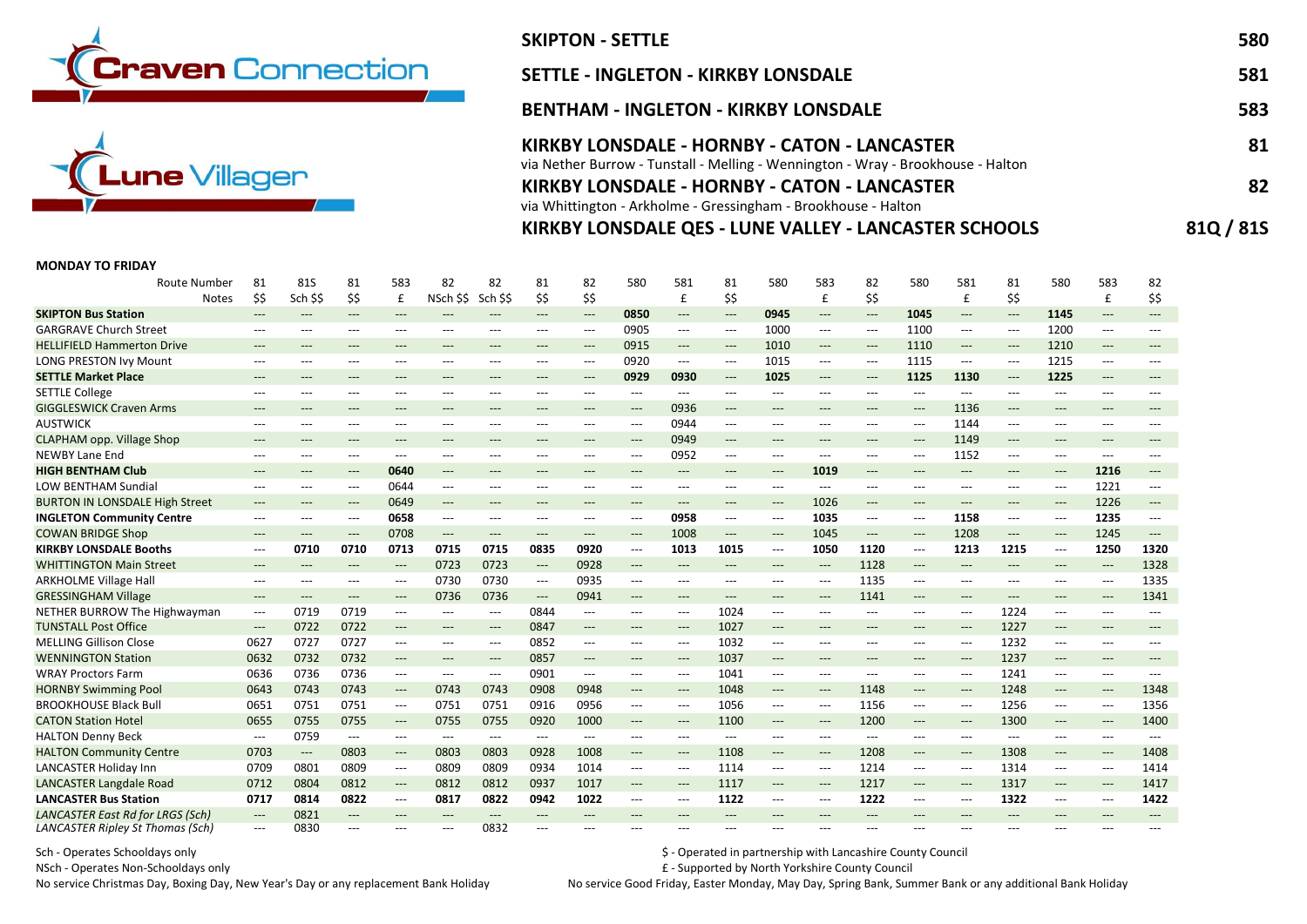



# SKIPTON - SETTLE 580 SETTLE - INGLETON - KIRKBY LONSDALE 581 BENTHAM - INGLETON - KIRKBY LONSDALE 583 KIRKBY LONSDALE - HORNBY - CATON - LANCASTER 81 via Nether Burrow - Tunstall - Melling - Wennington - Wray - Brookhouse - Halton KIRKBY LONSDALE - HORNBY - CATON - LANCASTER 82 via Whittington - Arkholme - Gressingham - Brookhouse - Halton

## KIRKBY LONSDALE QES - LUNE VALLEY - LANCASTER SCHOOLS 81Q / 81S

## MONDAY TO FRIDAY

| <b>Route Number</b><br><b>Notes</b>   | 580                                      | 581<br>£                                 | 81<br>\$\$                               | 580                                      | 583<br>£                                 | 81Q<br>Sch \$\$                          | 82<br>Sch \$\$                           | 82<br>NSch SS                            | 580                                      | 581<br>£                                 | 81<br>\$\$                        | 580                                      | 581                                      | 80                                       | 82<br>\$\$                               | 580                       | 581<br>£                                 | 81<br>\$\$                               | 82<br>\$\$                               | 580                                      | 581                 | 81<br>\$\$                               |
|---------------------------------------|------------------------------------------|------------------------------------------|------------------------------------------|------------------------------------------|------------------------------------------|------------------------------------------|------------------------------------------|------------------------------------------|------------------------------------------|------------------------------------------|-----------------------------------|------------------------------------------|------------------------------------------|------------------------------------------|------------------------------------------|---------------------------|------------------------------------------|------------------------------------------|------------------------------------------|------------------------------------------|---------------------|------------------------------------------|
| <b>SKIPTON Bus Station</b>            | 1245                                     | $---$                                    | $\hspace{0.05cm} \ldots$                 | 1345                                     | $---$                                    | $---$                                    | $---$                                    | $---$                                    | 1445                                     | $---$                                    | $\hspace{0.05cm} \ldots$          | 1545                                     | $---$                                    | $---$                                    | $\qquad \qquad - -$                      | 1645                      | $---$                                    | $---$                                    | $\hspace{0.05cm} \ldots \hspace{0.05cm}$ | 1845                                     |                     | $---$                                    |
| <b>GARGRAVE Church Street</b>         | 1300                                     | $\hspace{0.05cm} \ldots$                 | $\hspace{0.05cm} \ldots \hspace{0.05cm}$ | 1400                                     | ---                                      | $---$                                    | $---$                                    | $---$                                    | 1500                                     | $\hspace{0.05cm} \ldots \hspace{0.05cm}$ | $\hspace{0.05cm} \ldots$          | 1600                                     | $\hspace{0.05cm} \ldots$                 | ---                                      | $---$                                    | 1700                      | ---                                      | $\hspace{0.05cm} \ldots$                 | ---                                      | 1900                                     | $---$               | ---                                      |
| <b>HELLIFIELD Hammerton Drive</b>     | 1310                                     | $\hspace{0.05cm} \ldots \hspace{0.05cm}$ | $\hspace{0.05cm} \ldots$                 | 1410                                     | $\hspace{0.05cm} \ldots \hspace{0.05cm}$ | $---$                                    | $---$                                    | $\qquad \qquad - -$                      | 1510                                     | $\qquad \qquad - -$                      | $---$                             | 1610                                     | $\hspace{0.05cm} \ldots \hspace{0.05cm}$ | ---                                      | $\hspace{0.05cm} \ldots$                 | 1710                      | $---$                                    | $---$                                    | $---$                                    | 1910                                     | $---$               | $---$                                    |
| <b>LONG PRESTON Ivy Mount</b>         | 1315                                     | $---$                                    | $---$                                    | 1415                                     | ---                                      | $\hspace{0.05cm} \ldots \hspace{0.05cm}$ | $\hspace{0.05cm} \ldots \hspace{0.05cm}$ | ---                                      | 1515                                     | $---$                                    | $---$                             | 1615                                     | ---                                      | ---                                      | $---$                                    | 1715                      | $---$                                    | $---$                                    | ---                                      | 1915                                     | $---$               | $---$                                    |
| <b>SETTLE Market Place</b>            | 1325                                     | 1330                                     | $\qquad \qquad - -$                      | 1425                                     | $---$                                    | $\hspace{0.05cm} \ldots$                 | ---                                      | $---$                                    | 1525                                     | 1530                                     | $\hspace{0.05cm} \dashrightarrow$ | 1625                                     | 1630                                     | ---                                      | $\hspace{0.05cm} \ldots$                 | 1725                      | 1730                                     | $\hspace{0.05cm} \ldots \hspace{0.05cm}$ | ---                                      | 1925                                     | 1930                | $\hspace{0.05cm} \ldots$                 |
| <b>SETTLE College</b>                 | $---$                                    | $---$                                    | ---                                      | $---$                                    | ---                                      | $---$                                    | $---$                                    | ---                                      | $---$                                    | 1535                                     | $\hspace{0.05cm} \ldots$          | ---                                      | $---$                                    | ---                                      | $\hspace{0.05cm} \ldots$                 | $\qquad \qquad -\qquad -$ | $---$                                    | $---$                                    | ---                                      | $---$                                    | ---                 |                                          |
| <b>GIGGLESWICK Craven Arms</b>        | $\qquad \qquad - -$                      | 1336                                     | $\hspace{0.05cm} \ldots$                 | $---$                                    | ---                                      | $\hspace{0.05cm} \ldots \hspace{0.05cm}$ | $---$                                    | $\hspace{0.05cm} \ldots$                 | $\hspace{0.05cm} \ldots \hspace{0.05cm}$ | $\qquad \qquad - -$                      | $\qquad \qquad - -$               | $---$                                    | 1636                                     | $\qquad \qquad - -$                      | $\qquad \qquad - -$                      | $\hspace{0.05cm} \ldots$  | 1736                                     | $\qquad \qquad - -$                      | $\hspace{0.05cm} \ldots$                 | $\qquad \qquad - -$                      | 1936                | $\hspace{0.05cm} \ldots$                 |
| <b>AUSTWICK</b>                       | $---$                                    | 1344                                     | $---$                                    | $---$                                    | ---                                      | $---$                                    | $---$                                    | $---$                                    | $---$                                    | 1544                                     | $\hspace{0.05cm} \ldots$          | ---                                      | 1644                                     | ---                                      | $---$                                    | $---$                     | 1744                                     | $---$                                    | ---                                      | $---$                                    | 1944                |                                          |
| <b>CLAPHAM opp. Village Shop</b>      | $\hspace{0.05cm} \ldots$                 | 1349                                     | $\qquad \qquad - -$                      | $---$                                    | $---$                                    | $\hspace{0.05cm} \ldots$                 | $---$                                    | $---$                                    | $---$                                    | 1549                                     | $\qquad \qquad - -$               | $\qquad \qquad - -$                      | 1649                                     | $---$                                    | $\qquad \qquad - -$                      | $---$                     | 1749                                     | $\hspace{0.05cm} \ldots$                 | ---                                      | $\hspace{0.05cm} \ldots$                 | 1949                | $---$                                    |
| <b>NEWBY Lane End</b>                 | $\hspace{0.05cm} \ldots$                 | 1352                                     | $\hspace{0.05cm} \ldots \hspace{0.05cm}$ | $\hspace{0.05cm} \ldots \hspace{0.05cm}$ | ---                                      | $\hspace{0.05cm} \ldots \hspace{0.05cm}$ | $---$                                    | ---                                      | $---$                                    | 1552                                     | $\hspace{0.05cm} \ldots$          | $\hspace{0.05cm} \ldots \hspace{0.05cm}$ | 1652                                     | ---                                      | $\hspace{0.05cm} \ldots \hspace{0.05cm}$ | $\hspace{0.05cm} \ldots$  | 1752                                     | $\hspace{0.05cm} \ldots \hspace{0.05cm}$ | ---                                      | $\hspace{0.05cm} \ldots$                 | 1952                | $\hspace{0.05cm} \ldots \hspace{0.05cm}$ |
| <b>HIGH BENTHAM Club</b>              | $\hspace{0.05cm} \ldots \hspace{0.05cm}$ | $---$                                    | ---                                      | $---$                                    | 1419                                     | $---$                                    | ---                                      | $---$                                    | $---$                                    | $---$                                    | $---$                             | $---$                                    | $---$                                    | 1721                                     | $\hspace{0.05cm} \ldots \hspace{0.05cm}$ | $---$                     | $---$                                    | $---$                                    | ---                                      | $---$                                    | $---$               |                                          |
| <b>LOW BENTHAM Sundial</b>            | ---                                      | $---$                                    | ---                                      | $\qquad \qquad -\qquad -$                | ---                                      | ---                                      | ---                                      | $---$                                    | $---$                                    | ---                                      | $---$                             | ---                                      | $---$                                    | 1726                                     | $\hspace{0.05cm} \ldots \hspace{0.05cm}$ | $---$                     | $---$                                    | $---$                                    |                                          | ---                                      |                     |                                          |
| <b>BURTON IN LONSDALE High Street</b> | $---$                                    | $---$                                    | $---$                                    | $\hspace{0.05cm} \ldots \hspace{0.05cm}$ | 1426                                     | $---$                                    | $---$                                    | $---$                                    | $---$                                    | $---$                                    | $---$                             | ---                                      | $---$                                    | $\hspace{0.05cm} \ldots \hspace{0.05cm}$ | $\hspace{0.05cm} \ldots \hspace{0.05cm}$ | $---$                     | $---$                                    | $---$                                    | $---$                                    | $---$                                    | $---$               |                                          |
| <b>INGLETON Community Centre</b>      | $\hspace{0.05cm} \ldots \hspace{0.05cm}$ | 1358                                     | $\hspace{0.05cm} \ldots \hspace{0.05cm}$ | $\hspace{0.05cm} \ldots \hspace{0.05cm}$ | 1435                                     | $\qquad \qquad - -$                      | $\hspace{0.05cm} \ldots$                 | $\hspace{0.05cm} \ldots$                 | $---$                                    | 1558                                     | $\hspace{0.05cm} \ldots$          | $\hspace{0.05cm} \ldots \hspace{0.05cm}$ | 1658                                     | $\hspace{0.05cm} \ldots \hspace{0.05cm}$ | $\qquad \qquad - -$                      | $\hspace{0.05cm} \ldots$  | 1758                                     | $\hspace{0.05cm} \ldots$                 | 1858                                     | $\hspace{0.05cm} \ldots$                 | 1958                | $\hspace{0.05cm} \ldots$                 |
| <b>COWAN BRIDGE Shop</b>              | $\qquad \qquad - -$                      | 1408                                     | $\qquad \qquad - -$                      | $\hspace{0.05cm} \ldots$                 | 1445                                     | $\qquad \qquad - -$                      | $---$                                    | $\qquad \qquad - -$                      | $---$                                    | 1608                                     | $\qquad \qquad - -$               | $\qquad \qquad - -$                      | 1708                                     | $---$                                    | $\hspace{0.05cm} \ldots \hspace{0.05cm}$ | $\qquad \qquad - -$       | 1808                                     | $\hspace{0.05cm} \ldots \hspace{0.05cm}$ | 1908                                     | $\hspace{0.05cm} \ldots$                 | 2008                | $---$                                    |
| <b>KIRKBY LONSDALE QES (Sch)</b>      | $\hspace{0.05cm} \ldots$                 | $\overline{\phantom{a}}$                 | $---$                                    | $\hspace{0.05cm} \ldots \hspace{0.05cm}$ | $\hspace{0.05cm} \ldots$                 | 1522                                     | 1522                                     | $\hspace{0.05cm} \ldots \hspace{0.05cm}$ | $---$                                    | $---$                                    | $---$                             | $\hspace{0.05cm} \ldots \hspace{0.05cm}$ | $\hspace{0.05cm} \ldots$                 | $---$                                    | $\qquad \qquad - -$                      | $---$                     | $---$                                    | $\hspace{0.05cm} \ldots$                 | ---                                      | $\hspace{0.05cm} \ldots \hspace{0.05cm}$ | $---$               |                                          |
| <b>KIRKBY LONSDALE Booths</b>         | $---$                                    | 1413                                     | 1415                                     | $\hspace{0.05cm} \ldots$                 | 1450                                     | 1530                                     | 1530                                     | 1530                                     | $\hspace{0.05cm} \ldots \hspace{0.05cm}$ | 1613                                     | 1615                              | $\qquad \qquad - -$                      | 1713                                     | ---                                      | 1720                                     | $\qquad \qquad - -$       | 1813                                     | 1815                                     | 1920                                     | $\qquad \qquad - -$                      | 2013                | 2015                                     |
| <b>WHITTINGTON Main Street</b>        | ---                                      | $---$                                    | ---                                      | $---$                                    | ---                                      | $\hspace{0.05cm} \ldots$                 | 1538                                     | 1538                                     | $---$                                    | ---                                      | $---$                             |                                          | $---$                                    | ---                                      | 1728                                     | $---$                     | ---                                      | $---$                                    | 1928                                     | $\hspace{0.05cm} \ldots$                 |                     |                                          |
| <b>ARKHOLME Village Hall</b>          | $\hspace{0.05cm} \ldots \hspace{0.05cm}$ | $---$                                    | $---$                                    | $---$                                    | ---                                      | $\qquad \qquad - -$                      | 1545                                     | 1545                                     | $---$                                    | $---$                                    | $---$                             | $---$                                    | $\hspace{0.05cm} \ldots$                 | $---$                                    | 1735                                     | $\hspace{0.05cm} \ldots$  | $\hspace{0.05cm} \ldots$                 | $\qquad \qquad - -$                      | 1935                                     | $\qquad \qquad - -$                      | $---$               | $---$                                    |
| <b>GRESSINGHAM Village</b>            |                                          |                                          |                                          |                                          |                                          |                                          |                                          |                                          |                                          |                                          |                                   |                                          |                                          |                                          | 1741                                     |                           |                                          |                                          |                                          |                                          | ---                 |                                          |
|                                       | $\qquad \qquad - -$                      | $\hspace{0.05cm} \ldots$                 | $\hspace{0.05cm} \ldots \hspace{0.05cm}$ | $\hspace{0.05cm} \ldots$                 | ---                                      | $\hspace{0.05cm} \ldots \hspace{0.05cm}$ | 1551                                     | 1551                                     | $---$                                    | $\hspace{0.05cm} \ldots \hspace{0.05cm}$ | $\hspace{0.05cm} \ldots$          | ---                                      | $\hspace{0.05cm} \ldots$                 | $\hspace{0.05cm} \ldots$                 |                                          | $\hspace{0.05cm} \ldots$  | $\hspace{0.05cm} \ldots \hspace{0.05cm}$ | $\hspace{0.05cm} \ldots$                 | 1941                                     | $\hspace{0.05cm} \ldots$                 |                     | 2024                                     |
| NETHER BURROW The Highwayman          | ---                                      | $---$                                    | 1424                                     | $\hspace{0.05cm} \ldots \hspace{0.05cm}$ | ---                                      | 1539                                     | $---$                                    | $---$                                    | $---$                                    | $---$                                    | 1624                              | $---$                                    | $---$                                    |                                          | $---$                                    | $---$                     | $\qquad \qquad - -$                      | 1824                                     | $---$                                    | $---$                                    | ---                 |                                          |
| <b>TUNSTALL Post Office</b>           | ---                                      | $---$                                    | 1427                                     | $\hspace{0.05cm} \ldots \hspace{0.05cm}$ | $\hspace{0.05cm} \ldots \hspace{0.05cm}$ | 1542                                     | $---$                                    | $---$                                    | $---$                                    | $\hspace{0.05cm} \ldots \hspace{0.05cm}$ | 1627                              | ---                                      | $---$                                    | ---                                      | $---$                                    | $---$                     | $\hspace{0.05cm} \ldots \hspace{0.05cm}$ | 1827                                     | ---                                      | $---$                                    | $---$               | 2027                                     |
| <b>MELLING Gillison Close</b>         | ---                                      | $\hspace{0.05cm} \ldots \hspace{0.05cm}$ | 1432                                     | $\hspace{0.05cm} \dashrightarrow$        | $\hspace{0.05cm} \ldots \hspace{0.05cm}$ | 1547                                     | $---$                                    | $\qquad \qquad - -$                      | $---$                                    | $\qquad \qquad - -$                      | 1632                              | $\qquad \qquad - -$                      | $\hspace{0.05cm} \ldots \hspace{0.05cm}$ | ---                                      | $\hspace{0.05cm} \ldots$                 | $---$                     | $\hspace{0.05cm} \ldots$                 | 1832                                     | ---                                      | $\hspace{0.05cm} \ldots$                 | $---$               | 2032                                     |
| <b>WENNINGTON Station</b>             | $\qquad \qquad - -$                      | $\hspace{0.05cm} \ldots$                 | 1437                                     | $\hspace{0.05cm} \ldots \hspace{0.05cm}$ | ---                                      | 1552                                     | $---$                                    | $---$                                    | $\qquad \qquad -\qquad -$                | $\qquad \qquad - -$                      | 1637                              | $---$                                    | $---$                                    | 1734                                     | $\hspace{0.05cm} \ldots$                 | $---$                     | ---                                      | 1837                                     | ---                                      | $\hspace{0.05cm} \ldots \hspace{0.05cm}$ | $---$               | 2037                                     |
| <b>WRAY Proctors Farm</b>             | $---$                                    | $---$                                    | 1441                                     | $\hspace{0.05cm} \ldots$                 | $\hspace{0.05cm} \ldots$                 | 1556                                     | $\qquad \qquad - -$                      | $\qquad \qquad - -$                      | $---$                                    | $\hspace{0.05cm} \ldots$                 | 1641                              | ---                                      | $\hspace{0.05cm} \ldots$                 | 1738                                     | $\hspace{0.05cm} \ldots$                 | $---$                     | $\qquad \qquad - -$                      | 1841                                     | ---                                      | $---$                                    | $\qquad \qquad - -$ | 2041                                     |
| <b>HORNBY Swimming Pool</b>           | $\hspace{0.05cm} \ldots$                 | $\hspace{0.05cm} \ldots$                 | 1448                                     | $\hspace{0.05cm} \ldots \hspace{0.05cm}$ | $---$                                    | $\hspace{0.05cm}---\hspace{0.05cm}$      | 1558                                     | 1558                                     | $---$                                    | $\hspace{0.05cm} \ldots \hspace{0.05cm}$ | 1648                              | $\hspace{0.05cm} \ldots \hspace{0.05cm}$ | $\hspace{0.05cm} \ldots \hspace{0.05cm}$ | $\hspace{0.05cm} \ldots \hspace{0.05cm}$ | 1748                                     | $\hspace{0.05cm} \ldots$  | $\hspace{0.05cm} \ldots \hspace{0.05cm}$ | 1848                                     | 1948                                     | $\hspace{0.05cm} \ldots$                 | ---                 | 2048                                     |
| <b>BROOKHOUSE Black Bull</b>          | $\qquad \qquad - -$                      | $\hspace{0.05cm} \ldots$                 | 1456                                     | $\hspace{0.05cm} \ldots \hspace{0.05cm}$ | $\qquad \qquad - -$                      | 1606                                     | 1606                                     | 1606                                     | $\hspace{0.05cm} \ldots$                 | $\qquad \qquad - -$                      | 1656                              | $---$                                    | $\qquad \qquad - - -$                    | 1748                                     | 1756                                     | $\hspace{0.05cm} \ldots$  | $\hspace{0.05cm} \ldots$                 | 1856                                     | 1956                                     | $\qquad \qquad - -$                      | $---$               | 2056                                     |
| <b>CATON Station Hotel</b>            | $\hspace{0.05cm} \ldots$                 | $---$                                    | 1500                                     | $---$                                    | ---                                      | 1610                                     | 1610                                     | 1610                                     | $\qquad \qquad -\qquad -$                | ---                                      | 1700                              | ---                                      | $---$                                    | 1752                                     | 1800                                     | $---$                     | ---                                      | 1900                                     | 2000                                     | $\hspace{0.05cm} \ldots$                 | ---                 | 2100                                     |
| <b>HALTON Denny Beck</b>              | $---$                                    | $---$                                    | $---$                                    | $---$                                    | $\hspace{0.05cm} \ldots \hspace{0.05cm}$ | 1615                                     | $\hspace{0.05cm} \ldots$                 | $---$                                    | $---$                                    | $---$                                    | $---$                             | $---$                                    | $---$                                    | 1756                                     | $\hspace{0.05cm} \ldots \hspace{0.05cm}$ | $---$                     | $---$                                    | $\qquad \qquad - -$                      | $---$                                    | $---$                                    | $---$               | $---$                                    |
| <b>HALTON Community Centre</b>        | $---$                                    | $---$                                    | 1508                                     | $---$                                    | ---                                      | $---$                                    | 1618                                     | 1618                                     | $---$                                    | $---$                                    | 1708                              | $---$                                    | $---$                                    | $---$                                    | 1808                                     | $---$                     | $---$                                    | 1908                                     | 2008                                     | $---$                                    | $---$               | 2108                                     |
| <b>LANCASTER Holiday Inn</b>          | ---                                      | $---$                                    | 1514                                     | $\hspace{0.05cm} \ldots$                 | ---                                      | $\hspace{0.05cm} \ldots \hspace{0.05cm}$ | 1624                                     | 1624                                     | $---$                                    | $\qquad \qquad - -$                      | 1714                              | $\qquad \qquad - -$                      | $---$                                    | 1758                                     | 1814                                     | $---$                     | $---$                                    | 1914                                     | 2014                                     | $---$                                    | $---$               | 2114                                     |
| <b>LANCASTER Langdale Road</b>        | ---                                      | $---$                                    | 1517                                     | $---$                                    | ---                                      | $---$                                    | 1627                                     | 1627                                     | ---                                      | ---                                      | 1717<br>1722                      | ---                                      | $---$                                    | ---                                      | 1817                                     | ---                       | $---$                                    | 1917                                     | 2017                                     | $\hspace{0.05cm} \ldots$                 | ---                 | 2117<br>2122                             |

Sch - Operates Schooldays only **Schooldays only and the Schooldays only and the Schooldays only Council** Separated in partnership with Lancashire County Council

NSch - Operates Non-Schooldays only £ - Supported by North Yorkshire County Council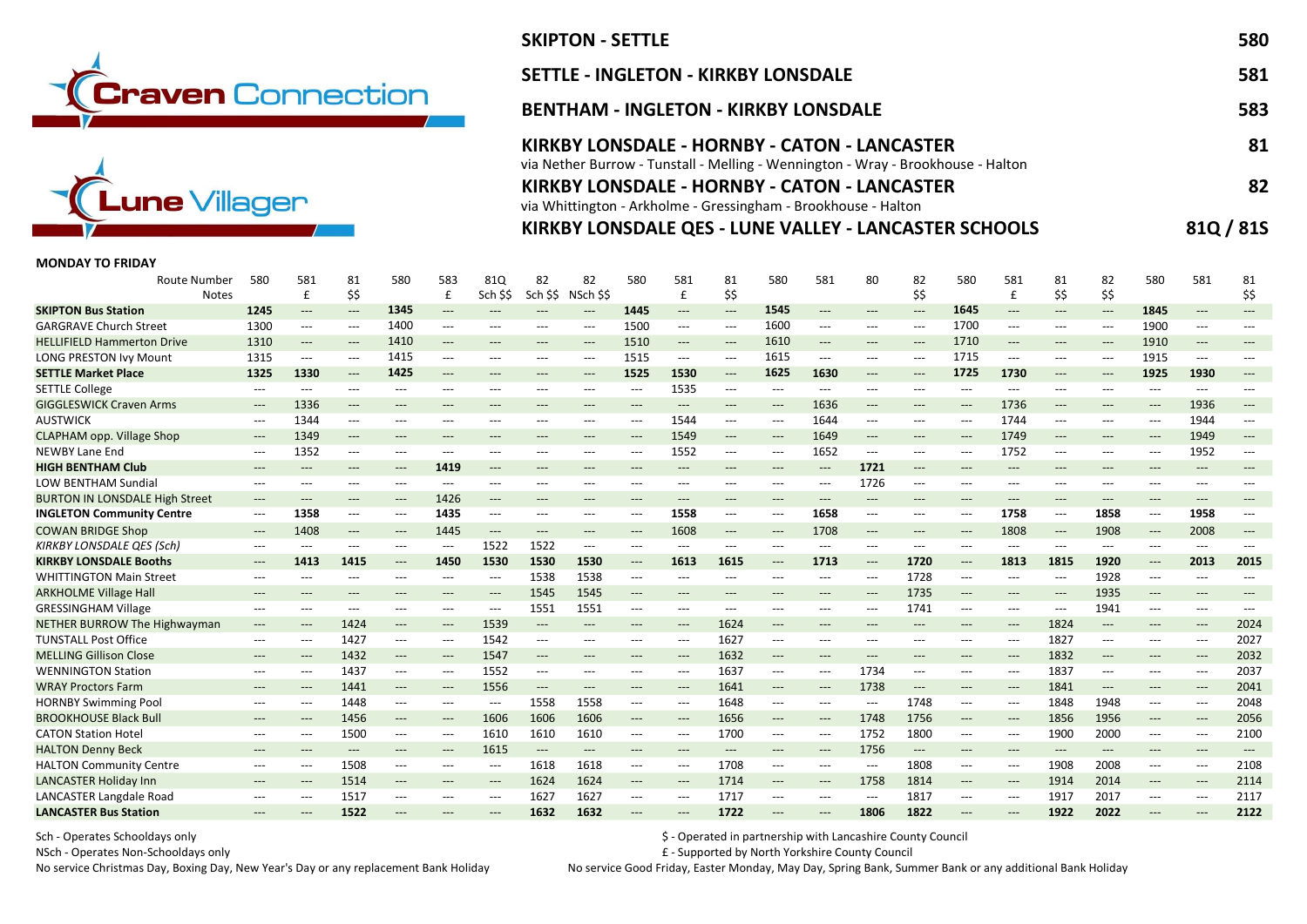



## LANCASTER - CATON - HORNBY - KIRKBY LONSDALE 81 via Halton - Brookhouse - Wray - Wennington - Melling - Tunstall - Nether Burrow LANCASTER - CATON - HORNBY - KIRKBY LONSDALE 82 via Halton - Brookhouse - Gressingham - Arkholme - Whittington KIRKBY LONSDALE - INGLETON - BENTHAM 583 KIRKBY LONSDALE - INGLETON - SETTLE **1998 120 SETTLE** 581 SETTLE - SKIPTON 580 POSTED FOR THE SETTLE - SKIPTON 580 POSTED FOR THE SETTLE - SKIPTON 580 POSTED FOR THE SE MALHAM - SKIPTON 75

## SATURDAY

| <b>Route Number</b><br><b>Notes</b>                        | 581                                               | 580                 | 81<br>\$\$                               | 581                        | 580                                                             | 82<br>\$\$                               | 581<br>£                                        | 580                                      | 81<br>\$\$    | 583<br>£                                                        | 75<br><b>WIN</b>           | 82<br>\$\$                               | 581<br>£            | 580                          | 75<br><b>SUM</b>                                  | 81<br>\$\$                               | 583<br>£                                                           | 580<br>WIN                   |
|------------------------------------------------------------|---------------------------------------------------|---------------------|------------------------------------------|----------------------------|-----------------------------------------------------------------|------------------------------------------|-------------------------------------------------|------------------------------------------|---------------|-----------------------------------------------------------------|----------------------------|------------------------------------------|---------------------|------------------------------|---------------------------------------------------|------------------------------------------|--------------------------------------------------------------------|------------------------------|
| <b>LANCASTER Bus Station</b>                               | ---                                               |                     | 0650                                     |                            |                                                                 | 0735                                     | ---                                             | $\qquad \qquad - -$                      | 0835          | $\qquad \qquad - -$                                             | ---                        | 0935                                     | $---$               |                              | $---$                                             | 1035                                     | $\qquad \qquad - -$                                                | ---                          |
| <b>LANCASTER Langdale Road</b>                             | $---$                                             | $---$<br>$---$      | 0655                                     | ---<br>---                 | $\qquad \qquad - -$<br>$\hspace{0.05cm} \ldots \hspace{0.05cm}$ | 0740                                     | $\hspace{0.05cm} \ldots$                        | $---$                                    | 0840          | $---$                                                           | $---$                      | 0940                                     | $---$               | $---$<br>$---$               | $---$                                             | 1040                                     | $\hspace{0.05cm} \ldots$                                           | ---                          |
| <b>LANCASTER Holiday Inn</b>                               | ---                                               | $---$               | 0658                                     | ---                        | $\qquad \qquad - -$                                             | 0743                                     | $---$                                           | $\qquad \qquad - -$                      | 0843          | $\qquad \qquad - -$                                             | $\qquad \qquad - -$        | 0943                                     | $\qquad \qquad - -$ | $---$                        | $\qquad \qquad \cdots$                            | 1043                                     | $\qquad \qquad \cdots$                                             | $---$                        |
| <b>HALTON Community Centre</b>                             | $\qquad \qquad - -$                               | $---$               | 0704                                     | ---                        | $\hspace{0.05cm} \ldots \hspace{0.05cm}$                        | 0749                                     | $\hspace{0.05cm} \ldots$                        | $\qquad \qquad - -$                      | 0849          | $\hspace{0.05cm} \ldots$                                        | $---$                      | 0949                                     | ---                 | $---$                        | $\qquad \qquad -\qquad -$                         | 1049                                     | $\hspace{0.05cm} \ldots$                                           | ---                          |
| <b>CATON Station Hotel</b>                                 | $---$                                             |                     | 0712                                     | $---$                      |                                                                 | 0757                                     |                                                 |                                          | 0857          |                                                                 |                            | 0957                                     | $---$               | $---$                        | $---$                                             | 1057                                     |                                                                    | ---                          |
| <b>BROOKHOUSE Black Bull</b>                               |                                                   | $---$<br>$---$      | 0716                                     | ---                        | $\qquad \qquad - -$<br>$---$                                    | 0801                                     | $\qquad \qquad - -$<br>$\hspace{0.05cm} \ldots$ | $\qquad \qquad - -$<br>$---$             | 0901          | $\qquad \qquad - -$<br>$\hspace{0.05cm} \ldots \hspace{0.05cm}$ | $\qquad \qquad - -$<br>--- | 1001                                     | $---$               | $---$                        | $---$                                             | 1101                                     | $\qquad \qquad \cdots$<br>$\hspace{0.05cm} \ldots$                 | $---$                        |
| <b>HORNBY Swimming Pool</b>                                | $\hspace{0.05cm} \ldots \hspace{0.05cm}$<br>$---$ | ---                 | 0726                                     | $---$                      | $---$                                                           | 0811                                     | $\qquad \qquad - -$                             | $\qquad \qquad - -$                      | 0911          | $\qquad \qquad - -$                                             | $---$                      | 1011                                     | $---$               | $---$                        | $---$                                             | 1111                                     | $\hspace{0.05cm} \ldots$                                           | $---$                        |
| <b>WRAY Police House</b>                                   |                                                   |                     | 0732                                     |                            |                                                                 | $---$                                    |                                                 |                                          | 0917          |                                                                 |                            | $---$                                    |                     |                              |                                                   | 1117                                     | $---$                                                              |                              |
| <b>WENNINGTON Station</b>                                  | $---$                                             | $---$<br>$---$      | 0737                                     | ---<br>$---$               | $---$<br>$---$                                                  | $---$                                    | $---$                                           | $---$<br>$---$                           | 0922          | $---$<br>$---$                                                  | ---<br>$---$               | $---$                                    | $---$               | $---$                        | $---$<br>$---$                                    | 1122                                     | $---$                                                              | $---$                        |
| <b>MELLING Gillison Close</b>                              | $---$                                             | $---$               | 0743                                     | $\overline{a}$             | $---$                                                           | $---$                                    | $---$                                           | $---$                                    | 0928          | $---$                                                           |                            | $---$                                    | $---$<br>$---$      | $---$                        | $---$                                             | 1128                                     |                                                                    | $---$<br>$\overline{a}$      |
| <b>TUNSTALL Post Office</b>                                | $---$                                             |                     | 0748                                     |                            |                                                                 |                                          | $---$                                           |                                          |               |                                                                 | $---$                      |                                          |                     | $---$                        |                                                   |                                          | $\hspace{0.05cm} \ldots \hspace{0.05cm}$                           |                              |
|                                                            | $\qquad \qquad - -$                               | $---$               | 0751                                     | $\qquad \qquad - -$<br>--- | $\qquad \qquad - -$<br>$---$                                    | $\qquad \qquad - -$<br>---               | $\qquad \qquad - -$                             | $\qquad \qquad - -$<br>$---$             | 0933<br>0936  | $\qquad \qquad - -$                                             | ---                        | $\qquad \qquad \cdots$<br>$---$          | $\qquad \qquad - -$ | $---$<br>---                 | $\qquad \qquad \cdots$<br>$---$                   | 1133<br>1136                             | $\qquad \qquad \cdots$<br>$\hspace{0.05cm} \ldots \hspace{0.05cm}$ | $\qquad \qquad - -$<br>$---$ |
| NETHER BURROW The Highwayman<br><b>GRESSINGHAM Village</b> | ---                                               | ---<br>---          | $\qquad \qquad - -$                      |                            | $\qquad \qquad - -$                                             | 0816                                     | $---$<br>$\qquad \qquad - -$                    | $\qquad \qquad - -$                      | ---           | $\hspace{0.05cm} \ldots$<br>$\qquad \qquad - -$                 | ---<br>$\qquad \qquad - -$ | 1016                                     | $---$<br>$---$      |                              | $\hspace{0.05cm} \ldots$                          | $---$                                    | $\hspace{0.05cm} \ldots$                                           | ---                          |
| <b>ARKHOLME Village Hall</b>                               | $\qquad \qquad - -$                               | $---$               | $---$                                    | ---                        | $---$                                                           | 0823                                     |                                                 |                                          | $---$         |                                                                 |                            | 1023                                     | $---$               | $\qquad \qquad - -$<br>$---$ | $---$                                             | $---$                                    | $---$                                                              | $---$                        |
| <b>WHITTINGTON Main Street</b>                             | $\qquad \qquad - -$<br>$---$                      | $---$               | $---$                                    | ---<br>$---$               | $---$                                                           | 0830                                     | $\hspace{0.05cm} \ldots$                        | $---$<br>$---$                           |               | $---$                                                           | ---                        | 1030                                     | $---$               |                              |                                                   | $---$                                    | $---$                                                              | $---$                        |
| <b>KIRKBY LONSDALE Booths</b>                              | 0710                                              | $---$               | 0758                                     | 0800                       | $\hspace{0.05cm} \ldots \hspace{0.05cm}$                        | 0838                                     | $\qquad \qquad - -$<br>0845                     | $\hspace{0.05cm} \ldots \hspace{0.05cm}$ | $---$<br>0943 | $---$<br>0945                                                   | $---$<br>$---$             | 1038                                     | 1045                | $---$<br>---                 | $---$<br>$\hspace{0.05cm} \ldots \hspace{0.05cm}$ | 1143                                     | 1145                                                               | $---$                        |
| <b>COWAN BRIDGE Shop</b>                                   | 0714                                              | ---                 | $\qquad \qquad - -$                      | 0804                       | $\qquad \qquad - -$                                             | $---$                                    | 0849                                            | $\qquad \qquad - -$                      | $---$         | 0949                                                            | $\qquad \qquad - -$        | $\qquad \qquad - -$                      | 1049                | $\qquad \qquad - -$          | $---$                                             | $\qquad \qquad - -$                      | 1149                                                               | $\qquad \qquad - -$          |
| <b>INGLETON Community Centre</b>                           | 0725                                              | ---                 | $\hspace{0.05cm} \ldots \hspace{0.05cm}$ | 0815                       | $\hspace{0.05cm} \ldots \hspace{0.05cm}$                        | ---                                      | 0900                                            | $\hspace{0.05cm} \ldots \hspace{0.05cm}$ | ---           | 1000                                                            | ---                        | $\hspace{0.05cm} \ldots \hspace{0.05cm}$ | 1100                | $\hspace{0.05cm} \ldots$     | $\hspace{0.05cm} \ldots \hspace{0.05cm}$          | $\hspace{0.05cm} \ldots \hspace{0.05cm}$ | 1200                                                               | ---                          |
| <b>BURTON IN LONSDALE High Street</b>                      | $---$                                             | $---$               | $---$                                    | $---$                      | $---$                                                           | $---$                                    | $---$                                           | $---$                                    | $---$         | 1009                                                            | $---$                      | $---$                                    | $---$               | $---$                        | $---$                                             | $---$                                    | 1209                                                               | $---$                        |
| <b>LOW BENTHAM Sundial</b>                                 | $---$                                             | $---$               | $---$                                    | $---$                      | $---$                                                           | $---$                                    | $---$                                           | $---$                                    | $---$         | 1015                                                            | ---                        | $---$                                    | $---$               | $---$                        | $---$                                             | $---$                                    | $---$                                                              | $---$                        |
| <b>HIGH BENTHAM Club</b>                                   | $---$                                             | $---$               | $---$                                    | $---$                      | $---$                                                           | $---$                                    | $---$                                           | $---$                                    | $---$         | 1019                                                            | $---$                      | $---$                                    | $---$               | $---$                        | $---$                                             | $---$                                    | 1216                                                               | $---$                        |
| <b>NEWBY Lane End</b>                                      | 0731                                              | ---                 | $\hspace{0.05cm} \ldots$                 | 0821                       | $\hspace{0.05cm} \ldots \hspace{0.05cm}$                        | $---$                                    | 0906                                            | $\hspace{0.05cm} \ldots$                 | $---$         | $\hspace{0.05cm} \ldots$                                        | ---                        | $\hspace{0.05cm} \ldots$                 | 1106                | $---$                        | $---$                                             | ---                                      | $\hspace{0.05cm} \ldots \hspace{0.05cm}$                           | ---                          |
| <b>CLAPHAM New Inn</b>                                     | 0734                                              | $---$               | $\qquad \qquad - -$                      | 0824                       | $---$                                                           | $\qquad \qquad - -$                      | 0909                                            | $\qquad \qquad - -$                      | ---           | $---$                                                           | $---$                      | $---$                                    | 1109                | $\qquad \qquad - -$          | $---$                                             | $---$                                    | $\qquad \qquad \cdots$                                             | ---                          |
| <b>AUSTWICK</b>                                            | 0737                                              | $---$               | $\hspace{0.05cm} \ldots \hspace{0.05cm}$ | 0827                       | $\hspace{0.05cm} \ldots \hspace{0.05cm}$                        | $---$                                    | 0912                                            | $\hspace{0.05cm} \ldots \hspace{0.05cm}$ | $---$         | $---$                                                           | ---                        | $---$                                    | 1112                | $\hspace{0.05cm} \ldots$     | $---$                                             | ---                                      | $\hspace{0.05cm} \ldots$                                           | ---                          |
| <b>GIGGLESWICK Craven Arms</b>                             | 0744                                              | $\qquad \qquad - -$ | $\qquad \qquad - -$                      | 0834                       | $---$                                                           | $\qquad \qquad - -$                      | 0919                                            | $\qquad \qquad - -$                      | ---           | $\qquad \qquad - -$                                             | ---                        | $\qquad \qquad - -$                      | 1119                | $---$                        | $\qquad \qquad \cdots$                            | ---                                      | $\qquad \qquad \cdots$                                             | $---$                        |
| <b>SETTLE Market Place</b>                                 | 0750                                              | 0755                | $\hspace{0.05cm} \ldots \hspace{0.05cm}$ | 0840                       | 0845                                                            | $---$                                    | 0925                                            | 0930                                     | ---           | $\hspace{0.05cm} \ldots \hspace{0.05cm}$                        | ---                        | $\hspace{0.05cm} \ldots$                 | 1125                | 1130                         | 1135                                              | ---                                      | $\hspace{0.05cm} \ldots$                                           | 1230                         |
| <b>LONG PRESTON Maypole Green</b>                          | $\qquad \qquad - -$                               | 0805                | $---$                                    | $\qquad \qquad \cdots$     | 0855                                                            | $---$                                    | $\qquad \qquad - -$                             | 0940                                     | $---$         | $---$                                                           | $---$                      | $---$                                    | $---$               | 1140                         | $---$                                             | $---$                                    | $\qquad \qquad \textbf{---}$                                       | 1240                         |
| <b>HELLIFIELD Hammerton Drive</b>                          | $\qquad \qquad - -$                               | 0810                | $\hspace{0.05cm} \ldots$                 | ---                        | 0900                                                            | $\hspace{0.05cm} \ldots \hspace{0.05cm}$ | $\hspace{0.05cm} \ldots$                        | 0945                                     | ---           | $\hspace{0.05cm} \ldots$                                        | ---                        | $---$                                    | $---$               | 1145                         | $---$                                             | ---                                      | $\hspace{0.05cm} \ldots$                                           | 1245                         |
| <b>MALHAM Buck Inn</b>                                     | $\qquad \qquad \cdots$                            | $---$               | $---$                                    | ---                        | $---$                                                           | $---$                                    | $---$                                           | $\qquad \qquad - -$                      | $---$         | $\hspace{0.05cm} \ldots \hspace{0.05cm}$                        | 1030                       | $\qquad \qquad \textbf{---}$             | $\qquad \qquad - -$ | ---                          | 1210                                              | $---$                                    | $\hspace{0.05cm} \ldots \hspace{0.05cm}$                           | $---$                        |
| <b>GARGRAVE West Street</b>                                | $---$                                             | 0820                | $---$                                    | $\overline{a}$             | 0910                                                            | $---$                                    | $---$                                           | 0955                                     | $---$         | $\hspace{0.05cm} \ldots$                                        | 1055                       | $---$                                    | $---$               | 1155                         | 1235                                              | ---                                      | $\hspace{0.05cm} \ldots \hspace{0.05cm}$                           | 1255                         |
| <b>SKIPTON Railway Station</b>                             | $\qquad \qquad \cdots$                            | $---$               | $---$                                    | $---$                      | $---$                                                           | $---$                                    | $---$                                           | $---$                                    | ---           | $---$                                                           | $---$                      | ---                                      | $---$               | ---                          | 1250                                              | $---$                                    | $---$                                                              | $---$                        |
| <b>SKIPTON Bus Station</b>                                 | $---$                                             | 0835                | $---$                                    | $\overline{a}$             | 0925                                                            | ---                                      | $---$                                           | 1010                                     | ---           | $---$                                                           | 1110                       | $---$                                    | $---$               | 1210                         | 1255                                              | $---$                                    | $---$                                                              | 1310                         |
|                                                            |                                                   |                     |                                          |                            |                                                                 |                                          |                                                 |                                          |               |                                                                 |                            |                                          |                     |                              |                                                   |                                          |                                                                    |                              |

SUM - Summer Saturdays (First Saturday in May until Last Saturday in October) WIN - Winter Saturdays (First Saturday in November until Last Saturday in April) \$ - Operated in partnership with Lancashire County Council No service Christmas Day, Boxing Day, New Year's Day or any replacement Bank Holiday **E** - Supported by North Yorkshire County Council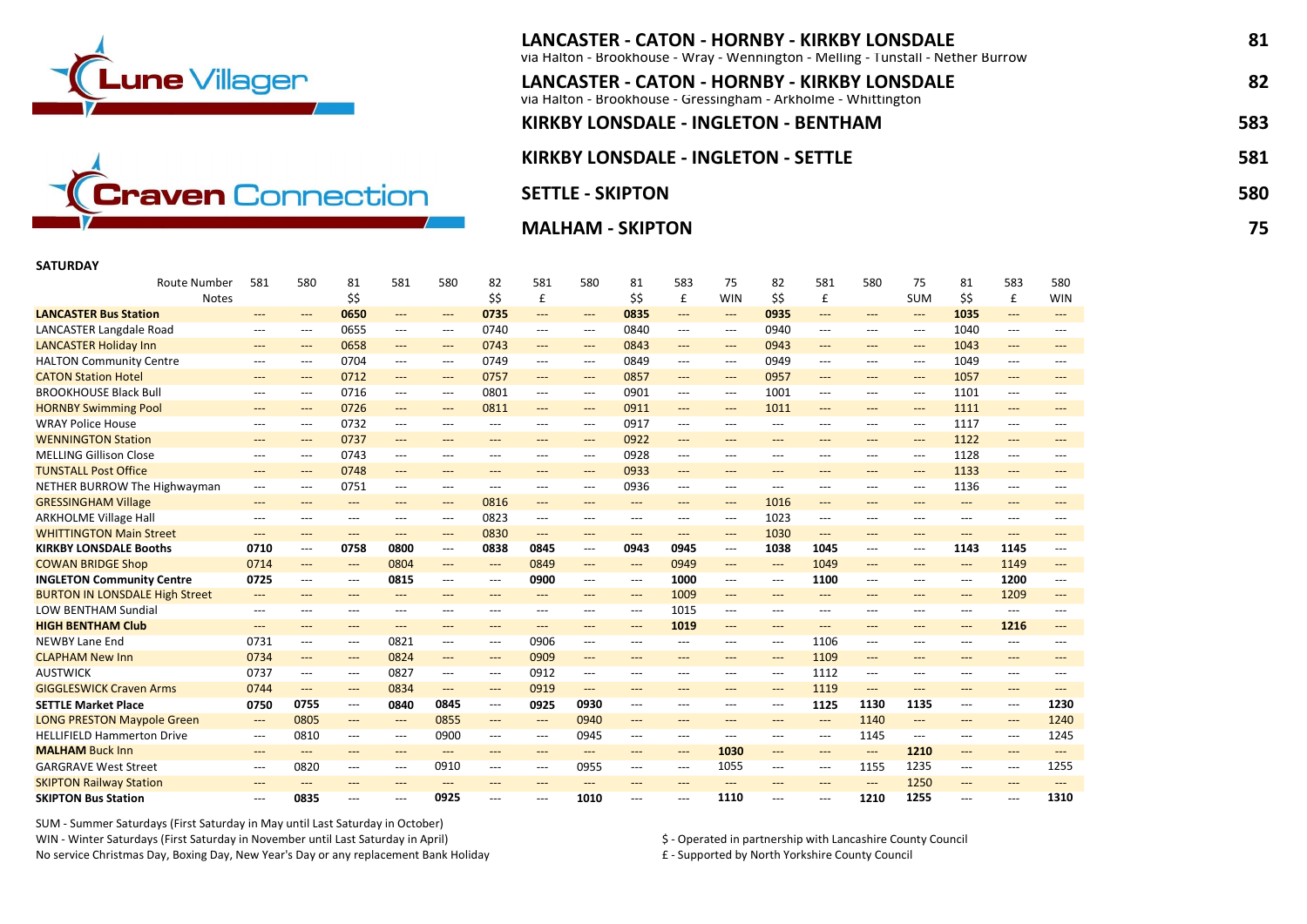



| LANCASTER - CATON - HORNBY - KIRKBY LONSDALE<br>via Halton - Brookhouse - Wray - Wennington - Melling - Tunstall - Nether Burrow | 81  |
|----------------------------------------------------------------------------------------------------------------------------------|-----|
| LANCASTER - CATON - HORNBY - KIRKBY LONSDALE<br>via Halton - Brookhouse - Gressingham - Arkholme - Whittington                   | 82  |
| <b>KIRKBY LONSDALE - INGLETON - BENTHAM</b>                                                                                      | 583 |
| <b>KIRKBY LONSDALE - INGLETON - SETTLE</b>                                                                                       | 581 |
| <b>SETTLE - SKIPTON</b>                                                                                                          | 580 |
| <b>MALHAM - SKIPTON</b>                                                                                                          | 75. |

## **SATURDAY**

| <b>Route Number</b>                   | 82                                       | 581                                      | 580                                      | 81                                       | 583                                      | 75                                       | 82                                       | 581   | 580                                      | 81    | 583                                      | 75                           | 75                                       | 82                       | 581                                      | 580                                      | 81                                       | 82    | 81    | 82                     |
|---------------------------------------|------------------------------------------|------------------------------------------|------------------------------------------|------------------------------------------|------------------------------------------|------------------------------------------|------------------------------------------|-------|------------------------------------------|-------|------------------------------------------|------------------------------|------------------------------------------|--------------------------|------------------------------------------|------------------------------------------|------------------------------------------|-------|-------|------------------------|
| <b>Notes</b>                          | \$\$                                     | £                                        |                                          | \$\$                                     | £                                        | <b>WIN</b>                               | \$\$                                     | £     |                                          | \$\$  | £                                        | <b>SUM</b>                   | WIN                                      | \$\$                     | £                                        |                                          | \$\$                                     | \$\$  | \$\$  | *DR* \$\$              |
| <b>LANCASTER Bus Station</b>          | 1135                                     | ---                                      | $\qquad \qquad - -$                      | 1235                                     | $\qquad \qquad - -$                      | $\qquad \qquad - -$                      | 1335                                     | ---   | $\qquad \qquad \cdots$                   | 1435  | $---$                                    | $\qquad \qquad - -$          | $\qquad \qquad - -$                      | 1535                     | $\qquad \qquad - -$                      | $\qquad \qquad - -$                      | 1645                                     | 1735  | 1820  | 1850                   |
| LANCASTER Langdale Road               | 1140                                     | ---                                      | $\hspace{0.05cm} \ldots$                 | 1240                                     | $\hspace{0.05cm} \ldots \hspace{0.05cm}$ | $\hspace{0.05cm} \ldots \hspace{0.05cm}$ | 1340                                     | $---$ | $\hspace{0.05cm} \ldots \hspace{0.05cm}$ | 1440  | $\hspace{0.05cm} \ldots \hspace{0.05cm}$ | $\hspace{0.05cm} \ldots$     | $\hspace{0.05cm} \ldots \hspace{0.05cm}$ | 1540                     | $\qquad \qquad - -$                      | ---                                      | 1650                                     | 1740  | 1825  | 1855                   |
| <b>LANCASTER Holiday Inn</b>          | 1143                                     | $---$                                    | $\qquad \qquad - -$                      | 1243                                     | $---$                                    | $\hspace{0.05cm} \ldots$                 | 1343                                     | $---$ | $\qquad \qquad \cdots$                   | 1443  | $---$                                    | $\qquad \qquad - -$          | $---$                                    | 1543                     | $\qquad \qquad - -$                      | $\qquad \qquad - -$                      | 1653                                     | 1743  | 1828  | 1858                   |
| <b>HALTON Community Centre</b>        | 1149                                     | $\hspace{0.05cm} \ldots \hspace{0.05cm}$ | $\hspace{0.05cm} \ldots$                 | 1249                                     | ---                                      | $\hspace{0.05cm} \ldots \hspace{0.05cm}$ | 1349                                     | $---$ | $---$                                    | 1449  | $\qquad \qquad - -$                      | $\hspace{0.05cm} \ldots$     | $\hspace{0.05cm} \ldots$                 | 1549                     | $\hspace{0.05cm} \ldots$                 | $---$                                    | 1659                                     | 1749  | 1834  | 1904                   |
| <b>CATON Station Hotel</b>            | 1157                                     | ---                                      | $---$                                    | 1257                                     | $\qquad \qquad - -$                      | $---$                                    | 1357                                     | $---$ | $\hspace{0.05cm} \ldots \hspace{0.05cm}$ | 1457  | $---$                                    | $\qquad \qquad \textbf{---}$ | $---$                                    | 1557                     | $---$                                    | $\qquad \qquad \textbf{---}$             | 1707                                     | 1757  | 1842  | 1912                   |
| <b>BROOKHOUSE Black Bull</b>          | 1201                                     | ---                                      | $\hspace{0.05cm} \ldots \hspace{0.05cm}$ | 1301                                     | $---$                                    | $\hspace{0.05cm} \ldots \hspace{0.05cm}$ | 1401                                     | ---   | $---$                                    | 1501  | $---$                                    | $---$                        | $\qquad \qquad - -$                      | 1601                     | $\hspace{0.05cm} \ldots \hspace{0.05cm}$ | $---$                                    | 1711                                     | 1801  | 1846  | 1916                   |
| <b>HORNBY Swimming Pool</b>           | 1211                                     | ---                                      | $---$                                    | 1311                                     | $\qquad \qquad - -$                      | $---$                                    | 1411                                     | $---$ | $\hspace{0.05cm} \ldots$                 | 1511  | $\qquad \qquad - -$                      | $---$                        | ---                                      | 1611                     | $\qquad \qquad - -$                      | $\qquad \qquad - -$                      | 1721                                     | 1811  | 1856  | 1926                   |
| <b>WRAY Police House</b>              | $\hspace{0.05cm} \ldots$                 | ---                                      | $\hspace{0.05cm} \ldots \hspace{0.05cm}$ | 1317                                     | $---$                                    | $---$                                    | ---                                      | $---$ | $---$                                    | 1517  | $---$                                    | $---$                        | $---$                                    | $---$                    | $---$                                    | ---                                      | 1727                                     | ---   | 1902  | $---$                  |
| <b>WENNINGTON Station</b>             | $---$                                    | $---$                                    | $---$                                    | 1322                                     | $---$                                    | $---$                                    | ---                                      | $---$ | $---$                                    | 1522  | $---$                                    | $---$                        | $---$                                    | $---$                    | $---$                                    | $---$                                    | 1732                                     | $---$ | 1907  | $---$                  |
| <b>MELLING Gillison Close</b>         | $---$                                    | ---                                      | $---$                                    | 1328                                     | $---$                                    | $---$                                    | ---                                      | $---$ | $---$                                    | 1528  | $---$                                    | $---$                        | $---$                                    | $---$                    | $---$                                    | $---$                                    | 1738                                     | ---   | 1913  | $---$                  |
| <b>TUNSTALL Post Office</b>           | $---$                                    | ---                                      | $\qquad \qquad - -$                      | 1333                                     | $\qquad \qquad - -$                      | $---$                                    | ---                                      | $---$ | $\hspace{0.05cm} \ldots \hspace{0.05cm}$ | 1533  | $\qquad \qquad \cdots$                   | $\qquad \qquad - -$          | ---                                      | $---$                    | $\qquad \qquad - -$                      | $\qquad \qquad - -$                      | 1743                                     | ---   | 1918  | $---$                  |
| NETHER BURROW The Highwayman          | $---$                                    | ---                                      | $\hspace{0.05cm} \ldots$                 | 1336                                     | $---$                                    | $\hspace{0.05cm} \ldots \hspace{0.05cm}$ | ---                                      | ---   | $\hspace{0.05cm} \ldots$                 | 1536  | $---$                                    | $---$                        | ---                                      | $---$                    | ---                                      | $---$                                    | 1746                                     | ---   | 1921  | $---$                  |
| <b>GRESSINGHAM Village</b>            | 1216                                     | $\hspace{0.05cm} \ldots$                 | $---$                                    | $---$                                    | $---$                                    | $---$                                    | 1416                                     | $---$ | $---$                                    | ---   | $---$                                    | $\qquad \qquad - -$          | $---$                                    | 1616                     | $---$                                    | $\qquad \qquad - -$                      | $\hspace{0.05cm} \ldots$                 | 1816  | $---$ | $*$ DR $*$             |
| <b>ARKHOLME Village Hall</b>          | 1223                                     | ---                                      | $---$                                    | $\hspace{0.05cm} \ldots$                 | $---$                                    | $\hspace{0.05cm} \ldots \hspace{0.05cm}$ | 1423                                     | ---   | $---$                                    | $---$ | $---$                                    | $---$                        | $\hspace{0.05cm} \ldots \hspace{0.05cm}$ | 1623                     | $\hspace{0.05cm} \ldots \hspace{0.05cm}$ | $---$                                    | $\hspace{0.05cm} \ldots \hspace{0.05cm}$ | 1823  | $---$ | $*$ DR $*$             |
| <b>WHITTINGTON Main Street</b>        | 1230                                     | ---                                      | $---$                                    | $---$                                    | $---$                                    | $\qquad \qquad - -$                      | 1430                                     | ---   | $---$                                    | $---$ | $---$                                    | $---$                        | $---$                                    | 1630                     | $\qquad \qquad - -$                      | $\qquad \qquad - -$                      | $\qquad \qquad - -$                      | 1830  | ---   | $*$ DR $*$             |
| <b>KIRKBY LONSDALE Booths</b>         | 1238                                     | 1245                                     | $\hspace{0.05cm} \ldots \hspace{0.05cm}$ | 1343                                     | 1345                                     | $\hspace{0.05cm} \ldots \hspace{0.05cm}$ | 1438                                     | 1445  | $\hspace{0.05cm} \ldots \hspace{0.05cm}$ | 1543  | 1545                                     | ---                          | $\hspace{0.05cm} \ldots \hspace{0.05cm}$ | 1638                     | 1645                                     | $\hspace{0.05cm} \ldots \hspace{0.05cm}$ | 1753                                     | 1838  | 1928  | $*$ DR $*$             |
| <b>COWAN BRIDGE Shop</b>              | $\hspace{0.05cm} \dashrightarrow$        | 1249                                     | $\qquad \qquad - -$                      | $\qquad \qquad \cdots$                   | 1349                                     | $---$                                    | $\qquad \qquad - -$                      | 1449  | $---$                                    | ---   | 1549                                     | $\qquad \qquad - -$          | ---                                      | $\qquad \qquad - -$      | 1649                                     | $\qquad \qquad - -$                      | $---$                                    | ---   | $---$ | $\qquad \qquad \cdots$ |
| <b>INGLETON Community Centre</b>      | $---$                                    | 1300                                     | $\hspace{0.05cm} \ldots$                 | $\hspace{0.05cm} \ldots \hspace{0.05cm}$ | 1400                                     | $\hspace{0.05cm} \ldots \hspace{0.05cm}$ | $\hspace{0.05cm} \ldots \hspace{0.05cm}$ | 1500  | $\hspace{0.05cm} \ldots \hspace{0.05cm}$ | ---   | 1600                                     | $---$                        | $\hspace{0.05cm} \ldots \hspace{0.05cm}$ | $---$                    | 1700                                     | ---                                      | $---$                                    | ---   | $---$ | $---$                  |
| <b>BURTON IN LONSDALE High Street</b> | $---$                                    | ---                                      | $---$                                    | $\qquad \qquad \cdots$                   | 1409                                     | $\qquad \qquad - -$                      | ---                                      | $---$ | $---$                                    | $---$ | 1609                                     | $---$                        | ---                                      | $---$                    | $---$                                    | $---$                                    | $---$                                    | ---   | $---$ | $---$                  |
| <b>LOW BENTHAM Sundial</b>            | $---$                                    | $---$                                    | $---$                                    | $---$                                    | 1415                                     | $---$                                    | $---$                                    | $---$ | $---$                                    | $---$ | $---$                                    | $---$                        | $---$                                    | $---$                    | $---$                                    | $---$                                    | $---$                                    | ---   | $---$ | $---$                  |
| <b>HIGH BENTHAM Club</b>              | $---$                                    | $---$                                    | $---$                                    | $---$                                    | 1419                                     | $---$                                    | $---$                                    | $---$ | $---$                                    | $---$ | 1616                                     | $---$                        | ---                                      | $---$                    | $---$                                    | $---$                                    | $---$                                    | ---   | $---$ | $---$                  |
| <b>NEWBY Lane End</b>                 | $\qquad \qquad -\qquad -$                | 1306                                     | $---$                                    | $---$                                    | $---$                                    | $---$                                    | ---                                      | 1506  | $\hspace{0.05cm} \ldots \hspace{0.05cm}$ | $---$ | $\qquad \qquad - -$                      | $---$                        | $---$                                    | $\hspace{0.05cm} \ldots$ | 1706                                     | $---$                                    | $---$                                    | ---   | $---$ | $---$                  |
| <b>CLAPHAM New Inn</b>                | $---$                                    | 1309                                     | $---$                                    | $---$                                    | $---$                                    | $---$                                    | $\qquad \qquad - -$                      | 1509  | $---$                                    | $---$ | $---$                                    | $---$                        | $---$                                    | $\qquad \qquad - -$      | 1709                                     | $---$                                    | $---$                                    | ---   | $---$ | $---$                  |
| <b>AUSTWICK</b>                       | $\qquad \qquad -\qquad -$                | 1312                                     | $---$                                    | $---$                                    | $---$                                    | $---$                                    | $---$                                    | 1512  | $---$                                    | $---$ | $---$                                    | $---$                        | ---                                      | $---$                    | 1712                                     | $---$                                    | $---$                                    | ---   | $---$ | ---                    |
| <b>GIGGLESWICK Craven Arms</b>        | $\qquad \qquad - -$                      | 1319                                     | $---$                                    | $---$                                    | $---$                                    | $---$                                    | $\qquad \qquad - -$                      | 1519  | $---$                                    | $---$ | $---$                                    | $---$                        | $---$                                    | $---$                    | 1719                                     | $---$                                    | $---$                                    | ---   | $---$ | $\qquad \qquad \cdots$ |
| <b>SETTLE Market Place</b>            | $\hspace{0.05cm} \ldots \hspace{0.05cm}$ | 1325                                     | 1330                                     | ---                                      | ---                                      | ---                                      | ---                                      | 1525  | 1530                                     | ---   | $---$                                    | 1555                         | ---                                      | $\hspace{0.05cm} \ldots$ | 1725                                     | 1730                                     | ---                                      | ---   | ---   |                        |
| <b>LONG PRESTON Maypole Green</b>     | $\qquad \qquad - -$                      | ---                                      | 1340                                     | $---$                                    | $---$                                    | $---$                                    | $---$                                    | ---   | 1540                                     | ---   | $---$                                    | $---$                        | $---$                                    | $---$                    | $\hspace{0.05cm} \ldots$                 | 1740                                     | $---$                                    | ---   | $---$ | $---$                  |
| <b>HELLIFIELD Hammerton Drive</b>     | $---$                                    | ---                                      | 1345                                     | $\hspace{0.05cm} \ldots$                 | $---$                                    | $\qquad \qquad - -$                      | $---$                                    | $---$ | 1545                                     | $---$ | $---$                                    | $---$                        | ---                                      | $---$                    | $\hspace{0.05cm} \ldots \hspace{0.05cm}$ | 1745                                     | $---$                                    | ---   | $---$ |                        |
| <b>MALHAM Buck Inn</b>                | $---$                                    | $---$                                    | $---$                                    | $---$                                    | $\qquad \qquad - -$                      | 1430                                     | $\qquad \qquad - -$                      | $---$ | $---$                                    | $---$ | $\qquad \qquad - -$                      | 1630                         | 1630                                     | $---$                    | $---$                                    | $---$                                    | $---$                                    | ---   | $---$ | $---$                  |
| <b>GARGRAVE West Street</b>           | $---$                                    | ---                                      | 1355                                     | ---                                      | $---$                                    | 1455                                     | $---$                                    | $---$ | 1555                                     | $---$ | $---$                                    | 1655                         | 1655                                     | $---$                    | $---$                                    | 1755                                     | ---                                      | ---   | $---$ | $---$                  |
| <b>SKIPTON Railway Station</b>        | $---$                                    | ---                                      | $---$                                    | $---$                                    | $---$                                    | $---$                                    | ---                                      | $---$ | $---$                                    | $---$ | $---$                                    | 1710                         | 1710                                     | $---$                    | $---$                                    | $---$                                    | $---$                                    | ---   | $---$ | $---$                  |
| <b>SKIPTON Bus Station</b>            | ---                                      | ---                                      | 1410                                     | $---$                                    | ---                                      | 1510                                     | ---                                      | $---$ | 1610                                     | ---   | ---                                      | 1715                         | 1715                                     | $---$                    | ---                                      | 1810                                     | ---                                      |       | $---$ |                        |

SUM - Summer Saturdays (First Saturday in May until Last Saturday in October) \* DR \* - Sets down on demand only WIN - Winter Saturdays (First Saturday in November until Last Saturday in April) \$ - Operated in partnership with Lancashire County Council No service Christmas Day, Boxing Day, New Year's Day or any replacement Bank Holiday £ - Supported by North Yorkshire County Council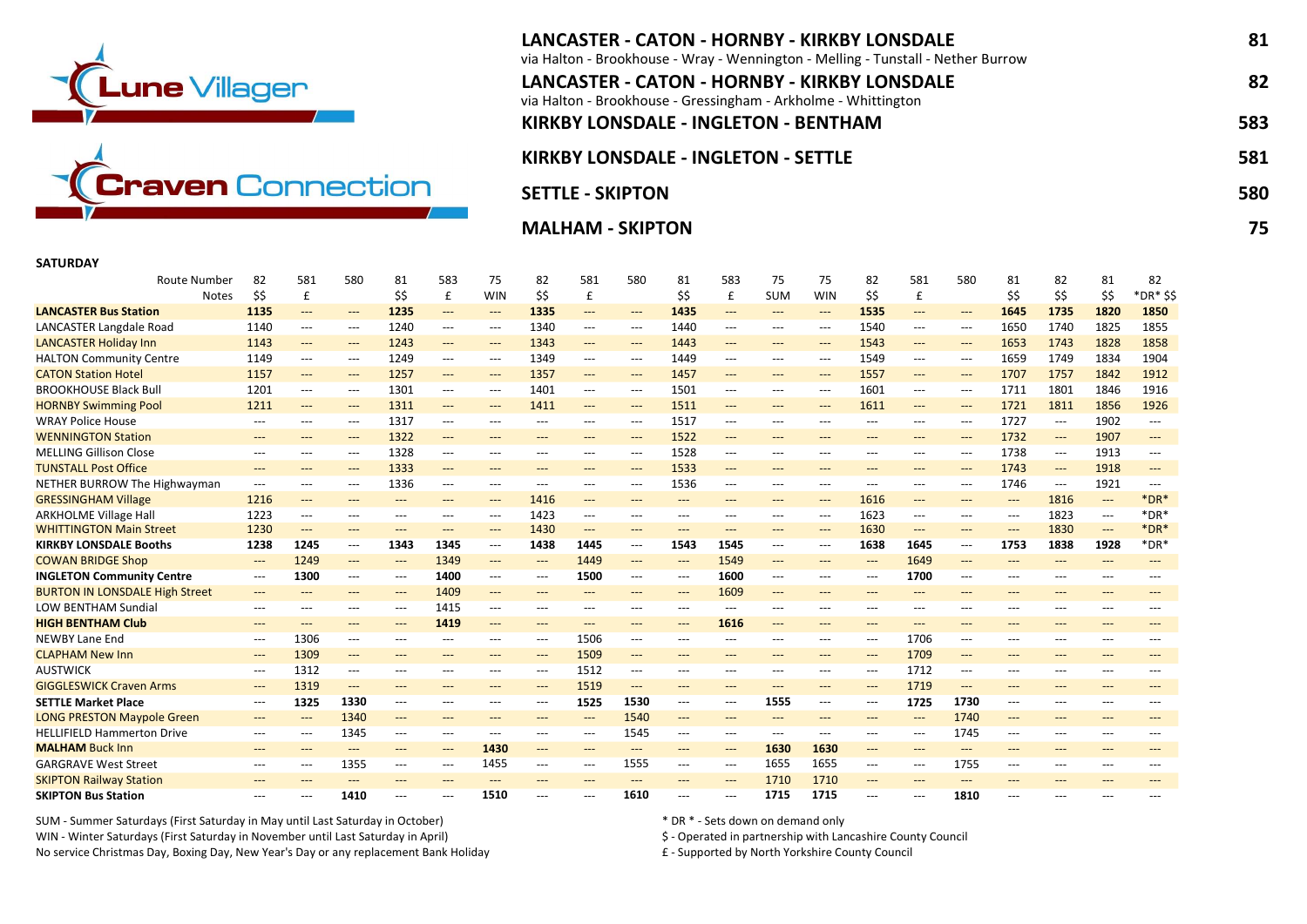



# SKIPTON - MALHAM 75 **SKIPTON - SETTLE** 580 SETTLE - INGLETON - KIRKBY LONSDALE 581 BENTHAM - INGLETON - KIRKBY LONSDALE 583 KIRKBY LONSDALE - HORNBY - CATON - LANCASTER 81 via Nether Burrow - Tunstall - Melling - Wennington - Wray - Brookhouse - Halton

KIRKBY LONSDALE - HORNBY - CATON - LANCASTER 82

via Whittington - Arkholme - Gressingham - Brookhouse - Halton

### SATURDAY

| <b>Route Number</b>                   | 81                                       | 82                       | 583                                      | 81                        | 82                                       | 580                 | 581                                      | 81             | 75                       | 75                  | 583                                      | 82                                       | 580                 | 581                                      | 81             | 580                                      | 583                                      | 82    |
|---------------------------------------|------------------------------------------|--------------------------|------------------------------------------|---------------------------|------------------------------------------|---------------------|------------------------------------------|----------------|--------------------------|---------------------|------------------------------------------|------------------------------------------|---------------------|------------------------------------------|----------------|------------------------------------------|------------------------------------------|-------|
| <b>Notes</b>                          | \$\$                                     | \$\$                     | £                                        | \$\$                      | \$\$                                     |                     | £                                        | \$\$           | <b>WIN</b>               | <b>SUM</b>          | £                                        | \$\$                                     |                     | £                                        | \$\$           | <b>WIN</b>                               | £                                        | \$\$  |
| <b>SKIPTON Bus Station</b>            | ---                                      | $---$                    | $---$                                    | ---                       | $\hspace{0.05cm} \ldots$                 | 0850                | $\qquad \qquad - -$                      | ---            | 0945                     | 0945                | $---$                                    | $\qquad \qquad - -$                      | 1045                | $---$                                    | ---            | 1145                                     | $\qquad \qquad - -$                      | ---   |
| <b>SKIPTON Railway Station</b>        | ---                                      | $---$                    | $---$                                    | ---                       | $\qquad \qquad - -$                      | $---$               | $---$                                    | ---            | 0948                     | 0948                | $---$                                    | $---$                                    | $---$               | $---$                                    | $\overline{a}$ | $---$                                    | $---$                                    | $---$ |
| <b>GARGRAVE Church Street</b>         | ---                                      | ---                      | ---                                      | ---                       | $\hspace{0.05cm} \ldots$                 | 0905                | $\qquad \qquad - -$                      | ---            | 1000                     | 1000                | ---                                      | $\qquad \qquad - -$                      | 1100                | $\qquad \qquad - -$                      | ---            | 1200                                     | $\qquad \qquad - -$                      | ---   |
| <b>MALHAM Buck Inn</b>                | ---                                      | $---$                    | $---$                                    | $---$                     | $---$                                    | $---$               | $\hspace{0.05cm} \ldots \hspace{0.05cm}$ | $\overline{a}$ | 1025                     | 1025                | $---$                                    | $---$                                    | $---$               | $---$                                    | $\overline{a}$ | $---$                                    | $---$                                    | ---   |
| <b>HELLIFIELD Hammerton Drive</b>     | ---                                      | $---$                    | $---$                                    | $---$                     | $---$                                    | 0915                | $\qquad \qquad - -$                      | $---$          | $---$                    | $---$               | $---$                                    | $---$                                    | 1110                | $---$                                    | $---$          | 1210                                     | $---$                                    | ---   |
| LONG PRESTON Ivy Mount                | $---$                                    | $---$                    | $---$                                    | ---                       | $---$                                    | 0920                | $---$                                    | ---            | $---$                    | $---$               | $---$                                    | $---$                                    | 1115                | $---$                                    | $\overline{a}$ | 1215                                     | $---$                                    | ---   |
| <b>SETTLE Market Place</b>            | ---                                      | $\hspace{0.05cm} \ldots$ | $\qquad \qquad - -$                      | ---                       | $\hspace{0.05cm} \ldots$                 | 0929                | 0930                                     | $---$          | $\hspace{0.05cm} \ldots$ | 1100                | ---                                      | $\qquad \qquad - -$                      | 1125                | 1130                                     | ---            | 1225                                     | $---$                                    | ---   |
| <b>GIGGLESWICK Craven Arms</b>        | ---                                      | $---$                    | $---$                                    | ---                       | ---                                      | $---$               | 0936                                     | ---            | $---$                    | $---$               | ---                                      | ---                                      | ---                 | 1136                                     | ---            | $---$                                    | ---                                      | ---   |
| <b>AUSTWICK</b>                       | $---$                                    | $---$                    | $---$                                    | $---$                     | $---$                                    | $---$               | 0944                                     | $---$          | $---$                    | $---$               | $---$                                    | $---$                                    | $---$               | 1144                                     | $---$          | $---$                                    | $---$                                    | ---   |
| CLAPHAM opp. Village Shop             | ---                                      | $---$                    | $---$                                    | ---                       | $\qquad \qquad -\qquad -$                | $---$               | 0949                                     | ---            | $---$                    | ---                 | ---                                      | $\qquad \qquad - -$                      | $---$               | 1149                                     | ---            | $---$                                    | ---                                      | ---   |
| <b>NEWBY Lane End</b>                 | ---                                      | $---$                    | $\qquad \qquad - -$                      | ---                       | ---                                      | $\qquad \qquad - -$ | 0952                                     | ---            | ---                      | $---$               | ---                                      | $---$                                    | $---$               | 1152                                     | $---$          | $\hspace{0.05cm} \ldots$                 | $\qquad \qquad - -$                      | ---   |
| <b>HIGH BENTHAM Club</b>              | ---                                      | $---$                    | 0750                                     | ---                       | ---                                      | ---                 | ---                                      | ---            | ---                      | ---                 | 1019                                     | $\hspace{0.05cm} \ldots \hspace{0.05cm}$ | $---$               | ---                                      | ---            | $\hspace{0.05cm} \ldots \hspace{0.05cm}$ | 1216                                     | ---   |
| <b>LOW BENTHAM Sundial</b>            | $---$                                    | $---$                    | 0754                                     | $---$                     | $---$                                    | $---$               | $---$                                    | $---$          | $---$                    | $---$               | $---$                                    | $---$                                    | $---$               | $---$                                    | $---$          | $---$                                    | 1221                                     | $---$ |
| <b>BURTON IN LONSDALE High Street</b> | $\hspace{0.05cm} \ldots$                 | $\hspace{0.05cm} \ldots$ | 0759                                     | ---                       | $\hspace{0.05cm} \ldots \hspace{0.05cm}$ | ---                 | $\hspace{0.05cm} \ldots \hspace{0.05cm}$ | ---            | ---                      | ---                 | 1026                                     | $---$                                    | ---                 | $\hspace{0.05cm} \ldots \hspace{0.05cm}$ | ---            | $\hspace{0.05cm} \ldots$                 | 1226                                     | ---   |
| <b>INGLETON Community Centre</b>      | ---                                      | $---$                    | 0808                                     | ---                       | $---$                                    | $---$               | 0958                                     | ---            | $---$                    | $---$               | 1035                                     | $---$                                    | $---$               | 1158                                     | $---$          | $\hspace{0.05cm} \ldots$                 | 1235                                     | ---   |
| <b>COWAN BRIDGE Shop</b>              | ---                                      | $---$                    | 0818                                     | ---                       | $---$                                    | $---$               | 1008                                     | ---            | $---$                    | $---$               | 1045                                     | $---$                                    | $---$               | 1208                                     | ---            | $---$                                    | 1245                                     | $---$ |
| <b>KIRKBY LONSDALE Booths</b>         | $\hspace{0.05cm} \ldots \hspace{0.05cm}$ | 0720                     | 0823                                     | 0825                      | 0920                                     | $---$               | 1013                                     | 1015           | $---$                    | $\qquad \qquad - -$ | 1050                                     | 1120                                     | ---                 | 1213                                     | 1215           | $\hspace{0.05cm} \ldots \hspace{0.05cm}$ | 1250                                     | 1320  |
| <b>WHITTINGTON Main Street</b>        | $\hspace{0.05cm} \ldots$                 | 0728                     | $---$                                    | $---$                     | 0928                                     | $---$               | $---$                                    | ---            | $---$                    | $---$               | $\hspace{0.05cm} \ldots \hspace{0.05cm}$ | 1128                                     | ---                 | $---$                                    | $\overline{a}$ | $---$                                    | ---                                      | 1328  |
| <b>ARKHOLME Village Hall</b>          | $\hspace{0.05cm} \ldots$                 | 0735                     | $---$                                    | ---                       | 0935                                     | ---                 | $---$                                    | $---$          | ---                      | $---$               | ---                                      | 1135                                     | $---$               | $---$                                    | $---$          | $---$                                    | $\qquad \qquad - -$                      | 1335  |
| <b>GRESSINGHAM Village</b>            | $\hspace{0.05cm} \ldots$                 | 0741                     | ---                                      | $\qquad \qquad -\qquad -$ | 0941                                     | ---                 | $\hspace{0.05cm} \ldots$                 | ---            | $---$                    | ---                 | $\hspace{0.05cm} \ldots$                 | 1141                                     | $---$               | $\hspace{0.05cm} \ldots$                 | ---            | $---$                                    | ---                                      | 1341  |
| <b>NETHER BURROW The Highwayman</b>   | ---                                      | $\hspace{0.05cm} \ldots$ | $\qquad \qquad - -$                      | 0834                      | $---$                                    | ---                 | $\hspace{0.05cm} \dashrightarrow$        | 1024           | $\hspace{0.05cm} \ldots$ | $---$               | ---                                      | $\qquad \qquad - -$                      | ---                 | $---$                                    | 1224           | $\hspace{0.05cm} \ldots$                 | $\hspace{0.05cm} \ldots \hspace{0.05cm}$ | $---$ |
| <b>TUNSTALL Post Office</b>           | ---                                      | $---$                    | $---$                                    | 0837                      | $\hspace{0.05cm} \ldots \hspace{0.05cm}$ | ---                 | $\hspace{0.05cm} \ldots$                 | 1027           | ---                      | ---                 | $---$                                    | $---$                                    | ---                 | ---                                      | 1227           | $---$                                    | $\hspace{0.05cm} \ldots \hspace{0.05cm}$ | ---   |
| <b>MELLING Gillison Close</b>         | 0642                                     | $\hspace{0.05cm} \ldots$ | $---$                                    | 0842                      | $\qquad \qquad - -$                      | $\qquad \qquad - -$ | $\hspace{0.05cm} \dashrightarrow$        | 1032           | $\hspace{0.05cm} \ldots$ | $---$               | ---                                      | $---$                                    | $---$               | $\hspace{0.05cm} \dashrightarrow$        | 1232           | $\hspace{0.05cm} \ldots$                 | $\hspace{0.05cm} \ldots \hspace{0.05cm}$ | ---   |
| <b>WENNINGTON Station</b>             | 0647                                     | $---$                    | ---                                      | 0847                      | $---$                                    | $---$               | $\hspace{0.05cm} \ldots$                 | 1037           | $---$                    | ---                 | $---$                                    | $---$                                    | ---                 | $\hspace{0.05cm} \ldots \hspace{0.05cm}$ | 1237           | $---$                                    | ---                                      | $---$ |
| <b>WRAY Proctors Farm</b>             | 0651                                     | $\hspace{0.05cm} \ldots$ | $---$                                    | 0851                      | $\qquad \qquad - -$                      | $---$               | $\qquad \qquad - -$                      | 1041           | $\qquad \qquad - -$      | $---$               | $\hspace{0.05cm} \ldots$                 | $\qquad \qquad - -$                      | $---$               | $\qquad \qquad - -$                      | 1241           | $\hspace{0.05cm} \ldots$                 | $---$                                    | $---$ |
| <b>HORNBY Swimming Pool</b>           | 0658                                     | 0748                     | $\hspace{0.05cm} \ldots \hspace{0.05cm}$ | 0858                      | 0948                                     | $---$               | $\hspace{0.05cm} \ldots$                 | 1048           | $---$                    | $---$               | $---$                                    | 1148                                     | $---$               | $---$                                    | 1248           | $---$                                    | ---                                      | 1348  |
| <b>BROOKHOUSE Black Bull</b>          | 0706                                     | 0756                     | $---$                                    | 0906                      | 0956                                     | $---$               | $\qquad \qquad - -$                      | 1056           | $\hspace{0.05cm} \ldots$ | $---$               | $\hspace{0.05cm} \ldots$                 | 1156                                     | $---$               | $\hspace{0.05cm} \ldots$                 | 1256           | $\hspace{0.05cm} \ldots$                 | $\qquad \qquad - -$                      | 1356  |
| <b>CATON Station Hotel</b>            | 0710                                     | 0800                     | ---                                      | 0910                      | 1000                                     | ---                 | $\hspace{0.05cm} \ldots \hspace{0.05cm}$ | 1100           | $---$                    | ---                 | $---$                                    | 1200                                     | $---$               | ---                                      | 1300           | $---$                                    | ---                                      | 1400  |
| <b>HALTON Community Centre</b>        | 0718                                     | 0808                     | $---$                                    | 0918                      | 1008                                     | ---                 | $\hspace{0.05cm} \dashrightarrow$        | 1108           | $---$                    | $---$               | $---$                                    | 1208                                     | $\qquad \qquad - -$ | $\hspace{0.05cm} \dashrightarrow$        | 1308           | $\hspace{0.05cm} \ldots \hspace{0.05cm}$ | $---$                                    | 1408  |
| LANCASTER Holiday Inn                 | 0724                                     | 0814                     | ---                                      | 0924                      | 1014                                     | ---                 | $\hspace{0.05cm} \ldots \hspace{0.05cm}$ | 1114           | $---$                    | $---$               | $\hspace{0.05cm} \ldots$                 | 1214                                     | $---$               | ---                                      | 1314           | ---                                      | ---                                      | 1414  |
| <b>LANCASTER Langdale Road</b>        | 0727                                     | 0817                     | $\qquad \qquad - -$                      | 0927                      | 1017                                     | ---                 | $\qquad \qquad - -$                      | 1117           | $---$                    | $---$               | $\hspace{0.05cm} \ldots$                 | 1217                                     | ---                 | $\hspace{0.05cm} \ldots$                 | 1317           | $---$                                    | $\qquad \qquad - -$                      | 1417  |
| <b>LANCASTER Bus Station</b>          | 0732                                     | 0822                     | $---$                                    | 0932                      | 1022                                     | ---                 | $---$                                    | 1122           | ---                      | $---$               | ---                                      | 1222                                     | ---                 | $---$                                    | 1322           | ---                                      | ---                                      | 1422  |

SUM - Summer Saturdays (First Saturday in May until Last Saturday in October) WIN - Winter Saturdays (First Saturday in November until Last Saturday in April) \$ - Operated in partnership with Lancashire County Council No service Christmas Day, Boxing Day, New Year's Day or any replacement Bank Holiday **E** - Supported by North Yorkshire County Council